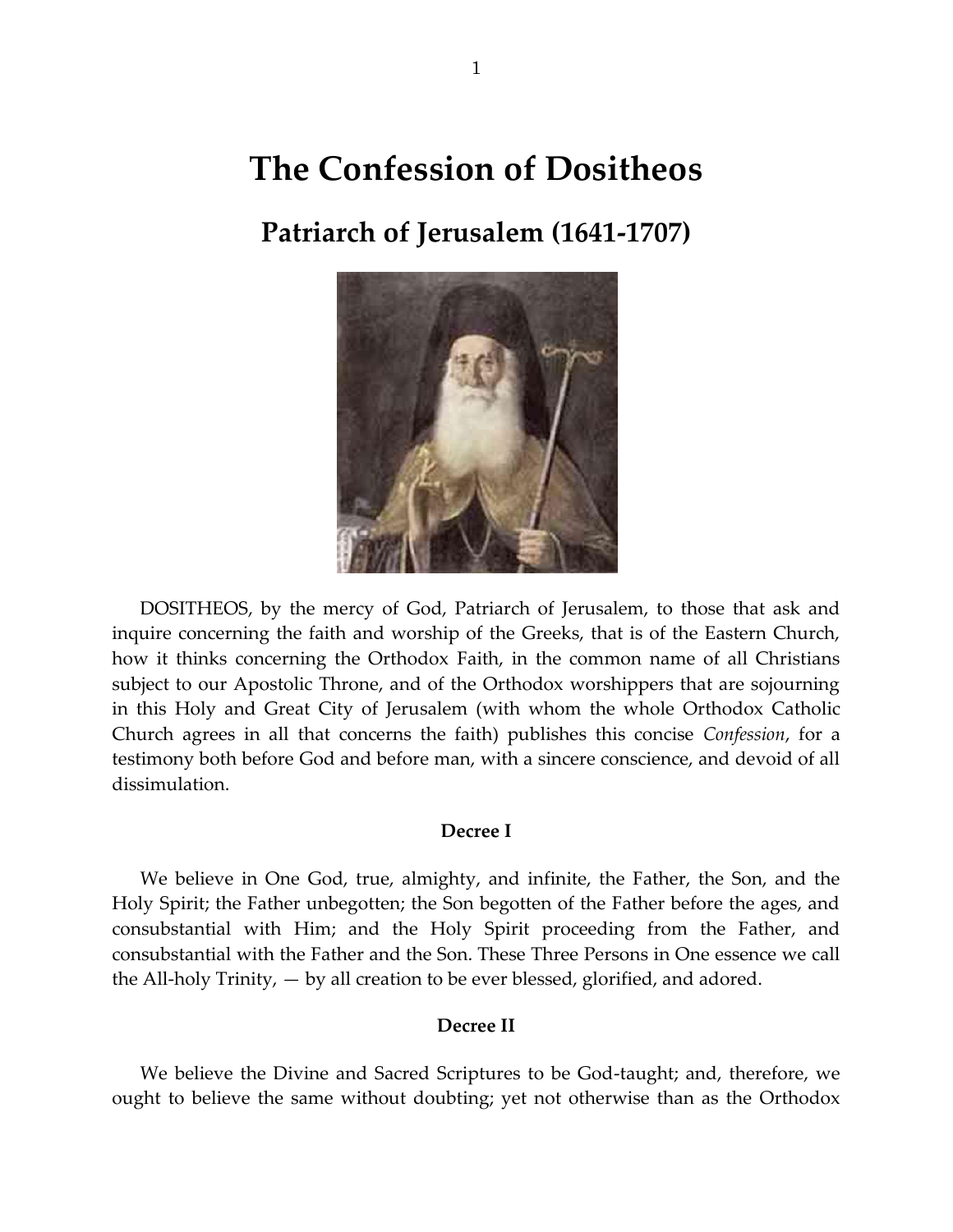Catholic Church has interpreted and delivered the same. For every foul heresy accepts the Divine Scriptures, but perversely interprets the same, using metaphors, and homonymies, and sophistries of man's wisdom, confounding what ought to be distinguished, and trifling with what ought not to be trifled with. For if otherwise, each man holding every day a different sense concerning them, the Orthodox Catholic Church would not by the grace of Christ continue to be the Church until this day, holding the same doctrine of faith, and always identically and steadfastly believing. But rather She would be torn into innumerable parties, and subject to heresies. Neither would the Church be holy, the pillar and ground of the truth<sup>1</sup>, without spot or wrinkle;<sup>2</sup> but would be the Church of the malignant<sup>3</sup> as it is obvious the church of the heretics undoubtedly is, and especially that of Calvin, who are not ashamed to learn from the Church, and then to wickedly repudiate Her.

 Wherefore, the witness also of the Orthodox Catholic Church is, we believe, not of inferior authority to that of the Divine Scriptures. For One and the same Holy Spirit being the Author of both, it is quite the same to be taught by the Scriptures and by the Orthodox Catholic Church. Moreover, when any man speaks from himself he is liable to err, and to deceive, and be deceived; but the Orthodox Catholic Church, as never having spoken, or speaking from Herself, but from the Spirit of God — Who being Her Teacher, She is ever unfailingly rich  $-$  it is impossible for Her to in any wise err, or to at all deceive, or be deceived; but like the Divine Scriptures, is infallible, and has perpetual authority.

#### **Decree III**

 We believe the most good God to have from eternity predestinated unto glory those whom He has chosen, and to have consigned unto condemnation those whom He has rejected; but not so that He would justify the one, and consign and condemn the other without cause. For that would be contrary to the nature of God, Who is the common Father of all, and no respecter of persons, and would have all men to be saved, and to come to the knowledge of the truth. <sup>4</sup> But since He foreknew the one would make a right use of their free-will, and the other a wrong, He predestinated the one, or condemned the other. And we understand the use of free-will thus, that the Divine and illuminating grace, and which we call preventing grace, being, as a light to those in darkness, by the Divine goodness imparted to all, to those that are willing to obey this  $-$  for it is of use only to the willing, not to the unwilling  $-$  and co-operate with it, in what it requires as necessary to salvation, there is consequently granted particular grace. This grace cooperates with us, and enables us, and makes us to persevere in the love of God, that is to say, in performing those good things that God would have us to do, and which His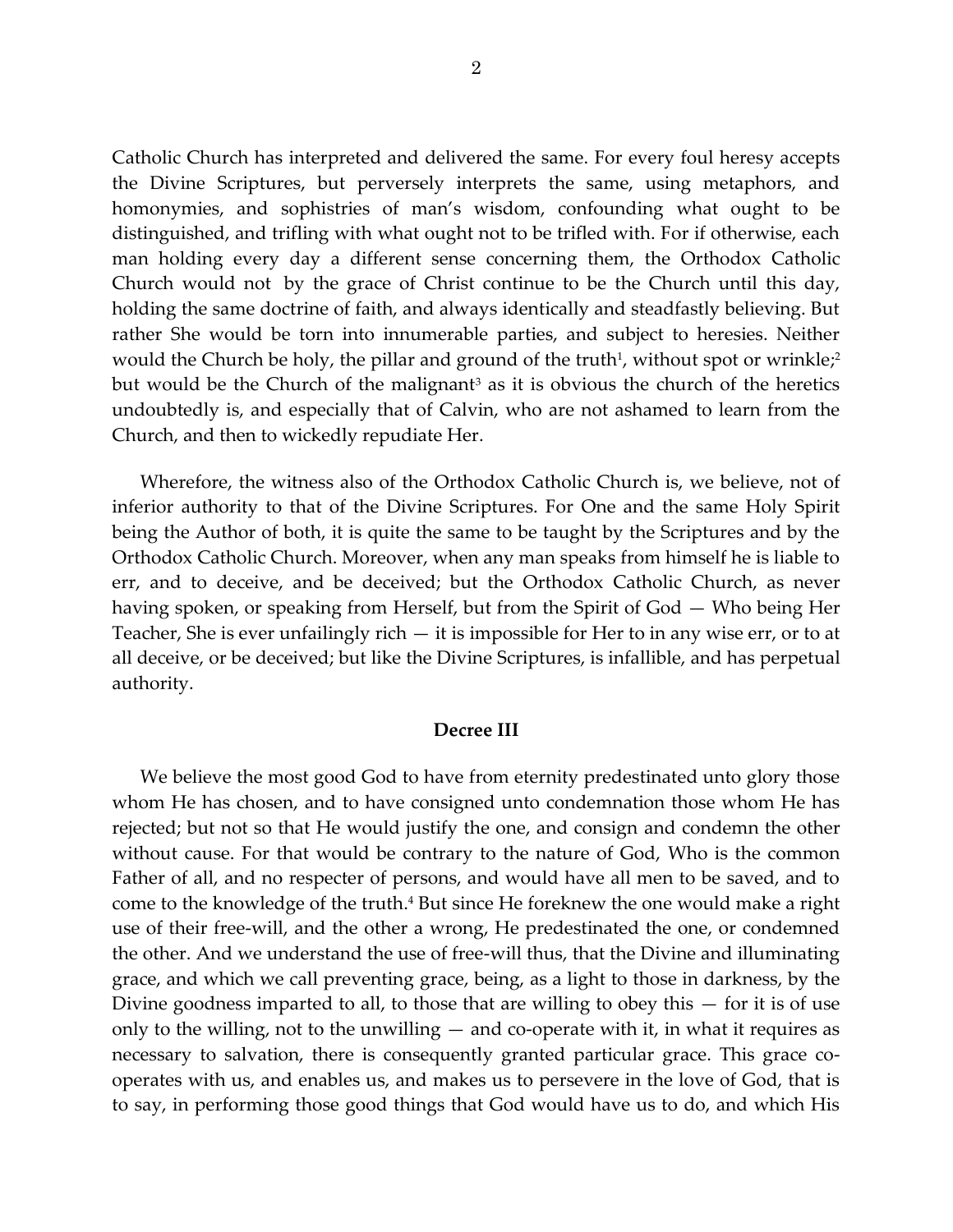preventing grace admonishes us that we should do, justifies us, and makes us predestinated. But those who will not obey, and co-operate with grace; and, therefore, will not observe those things that God would have us perform, and that abuse in the service of Satan the free will, which they have received of God to perform voluntarily what is good, are consigned to eternal condemnation.

 But to say, as the most wicked heretics do and as is contained in the Chapter to which this answers — that God, in predestinating, or condemning, did not consider in any way the works of those predestinated, or condemned, we know to be profane and impious. For thus Scripture would be opposed to itself, since it promises the believer salvation through works, yet supposes God to be its sole author, by His sole illuminating grace, which He bestows without preceding works, to show to man the truth of divine things, and to teach him how he may co-operate with it, if he will, and do what is good and acceptable, and so obtain salvation. He takes not away the power to will — to will to obey, or not obey Him.

 But then to affirm that the Divine Will is thus solely and without cause the author of their condemnation, what greater defamation can be fixed upon God? and what greater injury and blasphemy can be offered to the Most High? We do know that the Deity is not tempted with evils, <sup>5</sup> and that He equally wills the salvation of all, since there is no respect of persons with Him. We do confess that for those who through their own wicked choice, and their impenitent heart, have become vessels of dishonor, there is justly decreed condemnation. But of eternal punishment, of cruelty, of mercilessness, and of inhumanity, we never, never say God is the author, Who tells us that there is joy in heaven over one sinner that repents.<sup>6</sup> Far be it from us, while we have our senses, to believe or to think this; and we do subject to an eternal anathema those who say and think such things, and esteem them to be worse than any infidels.

#### **Decree IV**

 We believe the tri-personal God, the Father, the Son, and the Holy Spirit to be the Maker of all things visible and invisible. The invisible are the angelic Powers, rational souls, and demons, — though God did not make the demons what they later became by their own choice, — and the visible are heaven and what is under heaven. Because the Maker is good by nature, He made everything that He made very good, 7 and cannot ever be the maker of evil. But if there is any evil, that is to say, sin, that comes about contrarily to the Divine Will, in man or in demon, — for that evil is simply in nature, we do not acknowledge, — it is either of man, or of the devil. For it is a true and infallible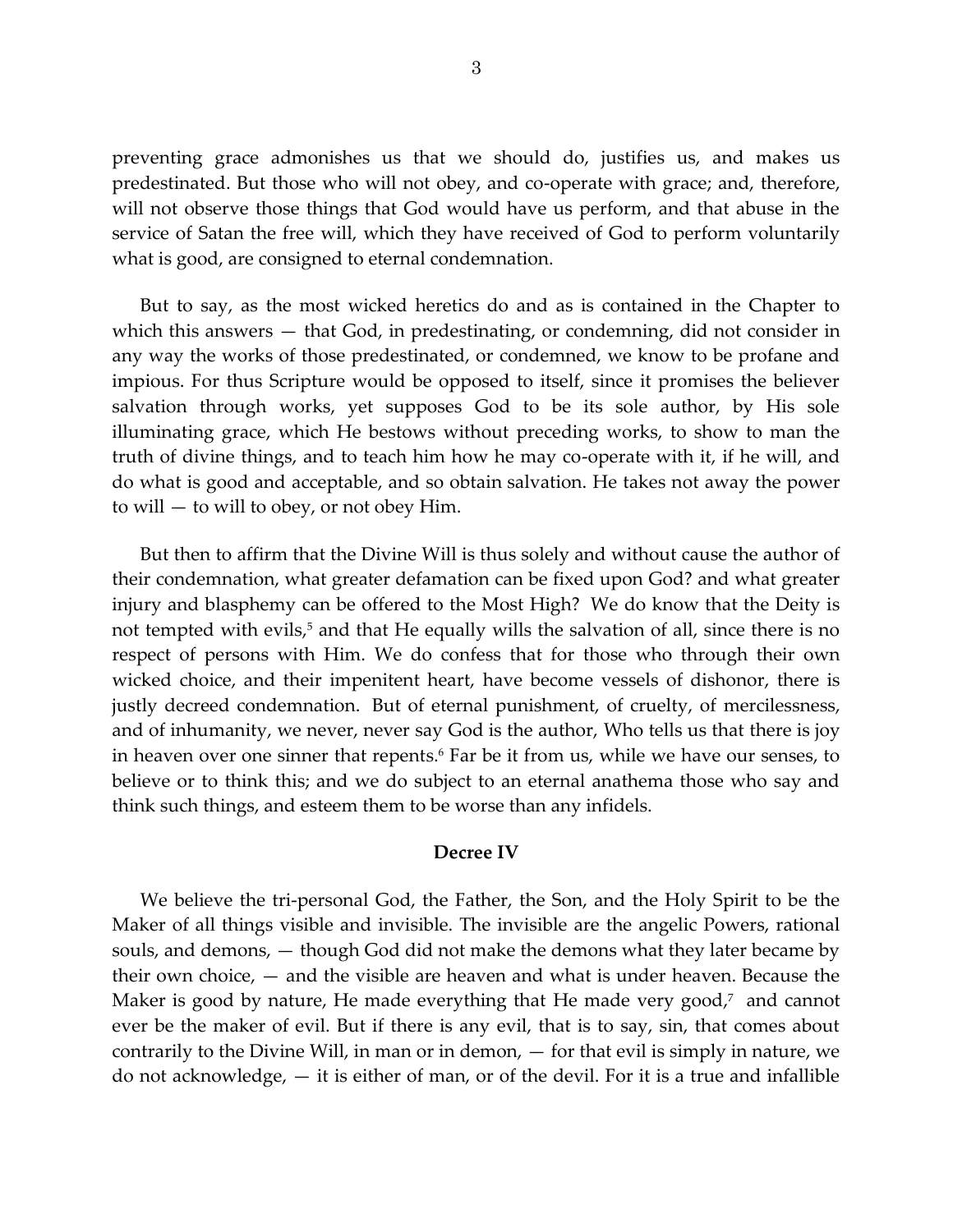rule, that God is in no way the author of evil, nor can it at all by just reasoning be attributed to God.

#### **Decree V**

 We believe that all things, whether visible or invisible, are governed by the providence of God. Although God foreknows evil things and permits them, yet in that they are evils, He is neither their contriver nor their author. When evil things occur, they may be over-ruled by the Supreme Goodness for something beneficial, not indeed as being their author, but as engrafting onto them something for the better. And we ought to adore, but not curiously pry into, Divine Providence in its ineffable and only partially revealed judgments.<sup>8</sup> Even though what is revealed to us in Divine Scripture concerning as being conducive to eternal life, we ought honestly to search out, and then unhesitatingly to interpret the same agreeably to primary notions of God.

#### **Decree VI**

 We believe the first man created by God to have fallen in Paradise, when, disregarding the Divine commandment, he yielded to the deceitful counsel of the serpent. And as a result hereditary sin flowed to his posterity; so that everyone who is born after the flesh bears this burden, and experiences the fruits of it in this present world. But by these fruits and this burden we do not understand sin, such as impiety, blasphemy, murder, sodomy, adultery, fornication, enmity, and whatever else is by our depraved choice committed contrarily to the Divine Will, not from nature. For many both of the Forefathers and of the Prophets, and vast numbers of others, as well of those under the shadow, as well as under the truth, such as the divine Precursor, and especially the Mother of God the Word, the ever-virgin Mary, did not experience these or such like faults. But only what the Divine Justice inflicted upon man as a punishment for the transgression, such as sweats in labor, afflictions, bodily sicknesses, pains in child-bearing, and, finally, while on our pilgrimage, to live a laborious life, and lastly, bodily death.

#### **Decree VII**

We believe the Son of God, Jesus Christ, to have emptied Himself,<sup>9</sup> that is, to have taken into His own Person human flesh, being conceived of the Holy Spirit, in the womb of the Ever-virgin Mary; and, becoming man, to have been born, without causing any pain or labor to His own Mother after the flesh, or injury to Her virginity, to have suffered, to have been buried, to have risen again in glory on the third day, according to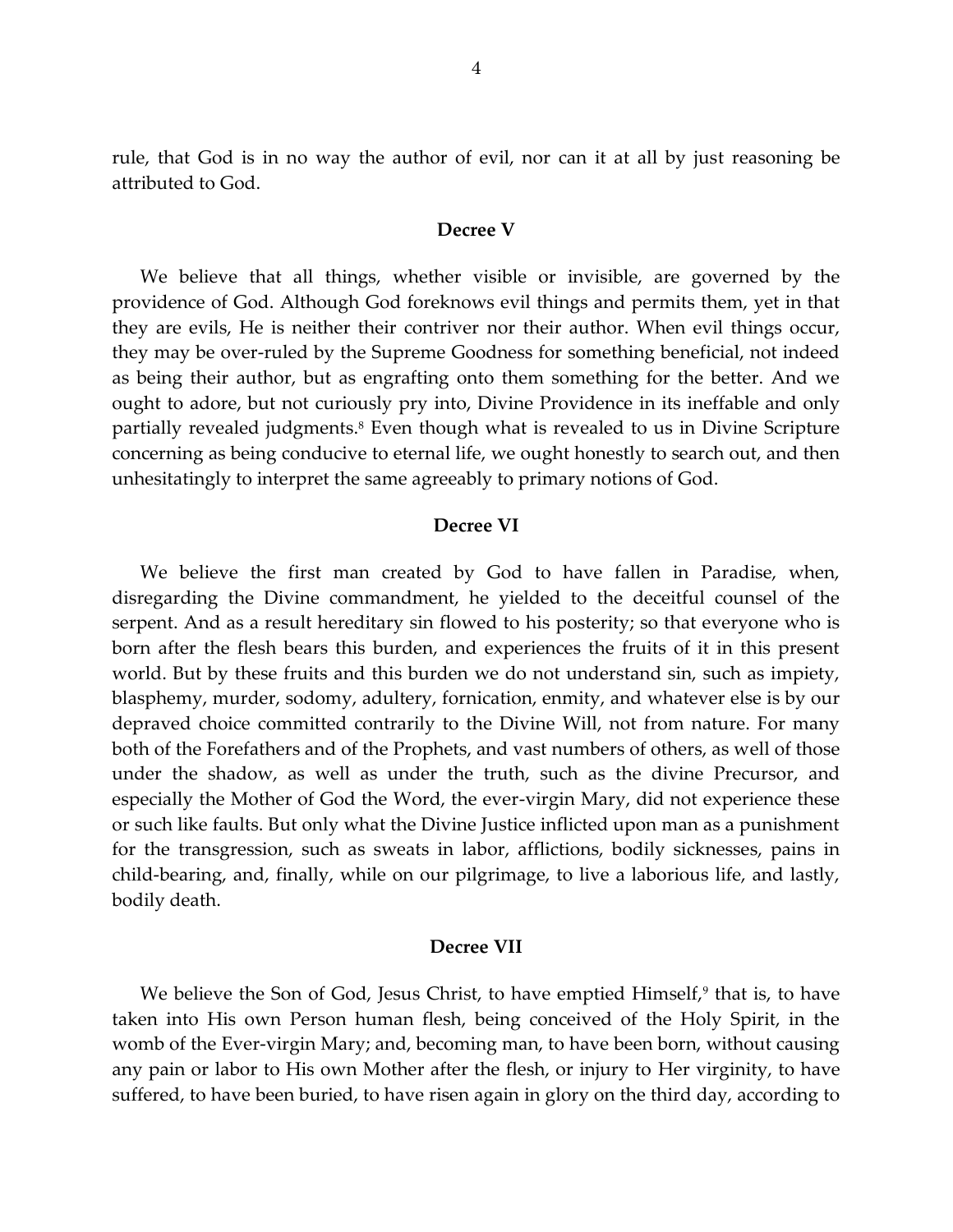the Scriptures,<sup>10</sup> to have ascended into the heavens, and to be seated at the right hand of God the Father. Whom also we look for to judge the living and the dead.

# **Decree VIII**

 We believe our Lord Jesus Christ to be the only Mediator, and that in giving Himself a ransom for all He has through His own Blood made a reconciliation between God and man, and that Himself having a care for His own is advocate and propitiation for our sins. Notwithstanding, in prayers and supplications unto Him, we say the Saints are intercessors, and, above all, the undefiled Mother of the very God the Word; likewise, the holy Angels — whom we know to be set over us — the Apostles, Prophets, Martyrs, Pure Ones, and all whom He hath glorified as having served Him faithfully. We also count with those the bishops and priests, as standing about the Altar of God, and righteous men eminent for virtue. We learn from the Sacred Oracle that we should pray one for another, and that the prayer of the righteous avails much,<sup>11</sup> and that God hears the Saints rather than those who are steeped in sins. And not only are the Saints while on their pilgrimage regarded as mediators and intercessors for us with God, but especially after their death, when all reflective vision being done away, they behold clearly the Holy Trinity in Whose infinite light they know what concerns us. Just as we do not doubt that the Prophets while they were in a body with the perceptions of the senses knew what was done in heaven, and so foretold what was future; so also that the Angels, and the Saints become as Angels, know in the infinite light of God what concerns us, we do not doubt, but rather unhesitatingly believe and confess.

# **Decree IX**

 We believe that no one can be saved without faith. By faith we mean the right notion that is in us concerning God and divine things, which, working by love, that is to say, by the Divine commandments, justifies us with Christ; and without this it is impossible to please God.

#### **Decree X**

 We believe that what is called, or rather is, the Holy Catholic and Apostolic Church in Which we have been taught to believe, contains generally all the faithful in Christ, who, being still on their pilgrimage, have not yet reached their home in the Fatherland. But we do not in any wise confound this Church which is on its pilgrimage with that Which is in the Fatherland, because it may be, as some of the heretics say, that the members of the two are sheep of God, the Chief Shepherd,<sup>12</sup> and hallowed by the same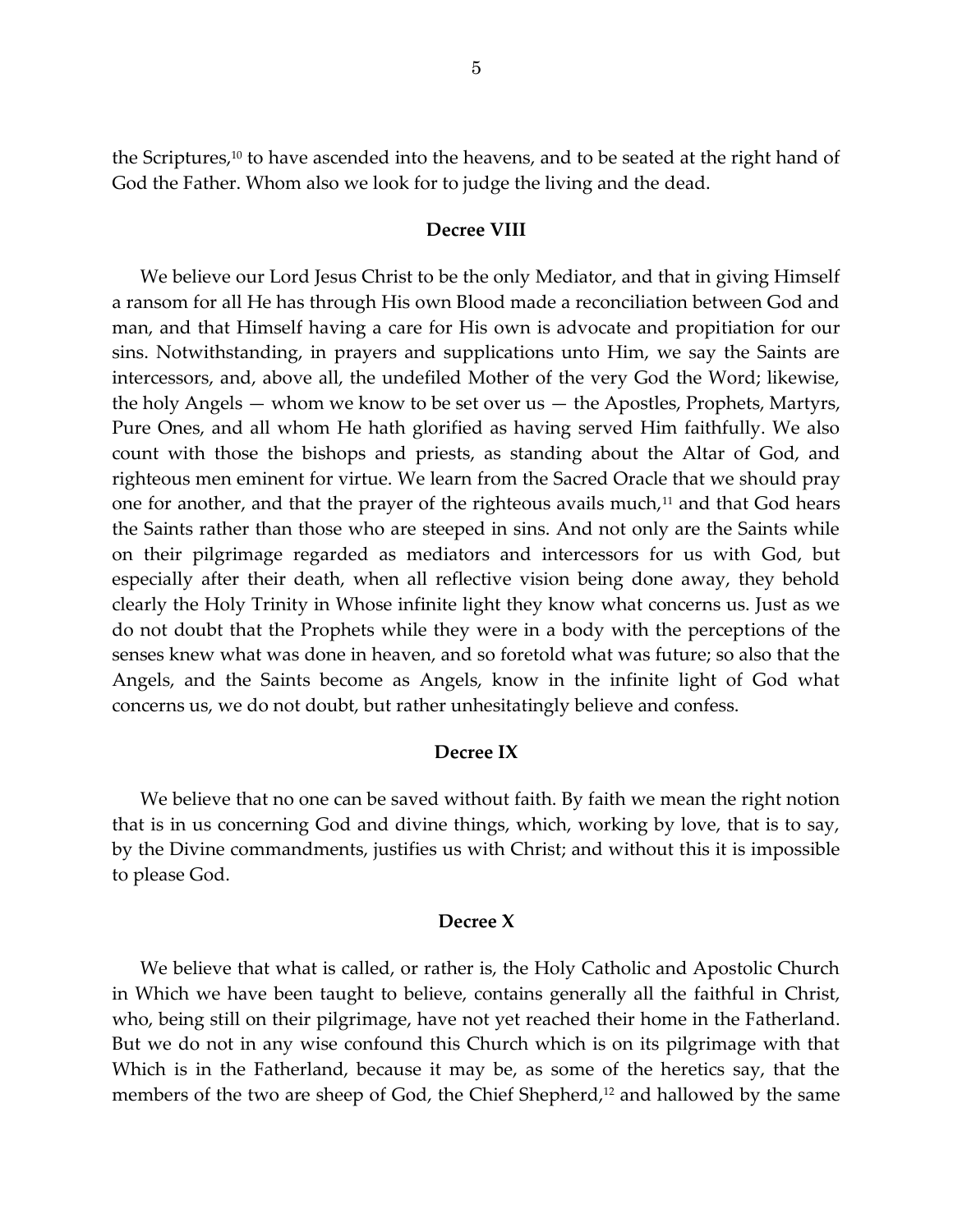Holy Spirit. For that is absurd and impossible, since the one is yet militant, and on its journey; and the other is triumphant, and settled in the Fatherland, and has received the prize. Since a mortal man cannot universally and perpetually be head of this Universal Church, our Lord Jesus Christ Himself is Head, and Himself holding the rudder is at the helm in the governing of the Church through the Holy Fathers. And, therefore, the Holy Spirit has appointed bishops as leaders and shepherds over particular Churches, that are real Churches, and consist of real members. These authorities and heads were not appointed by abuse, but properly, and look unto the Author and Finisher of our Salvation,<sup>13</sup> and refer to Him what they do in their capacity of heads.

 But along with their other impieties, the Calvinists have imagined this also, that the simple priest and the hierarch [i.e., bishop] are perhaps the same; and that there is no necessity for hierarchs. They assert that the Church may be governed by some priests, and that not only a hierarch but a simple priest also is able to ordain a priest, and a number of priests to ordain a hierarch. They affirm in lofty language that the Eastern Church assents to this wicked notion  $-$  for which purpose the Tenth Chapter was written by Cyril Loukaris — we explicitly declare according to the mind which has obtained from the beginning in the Eastern Church:

 That the dignity of the bishop is so necessary in the Church, that without him, neither Church nor Christian could either be or be spoken of. For he, as a successor of the Apostles, having received in continued succession by the imposition of hands and the invocation of the All-holy Spirit the grace that is given him of the Lord of binding and loosing, is a living image of God upon the earth, and by a most ample participation of the operation of the Holy Spirit, who is the chief functionary, is a fountain of all the Mysteries of the Orthodox Catholic Church, through which we obtain salvation.

 And he is, we suppose, as necessary to the Church as breath is to man, or the sun to the world. It has also been elegantly said by some in commendation of the dignity of the Hierarchy, "What God is in the heavenly Church of the first-born, $<sup>14</sup>$  and the sun in the</sup> world, that every hierarch is in his own particular Church, as through him the flock is enlightened, and nourished, and becomes the temple of God."<sup>15</sup>

 It is obvious that this great mystery and dignity of the episcopate has come down to us by a continued succession. For since the Lord has promised to be with us always, although He is with us by other means of grace and Divine operations, yet in a more eminent manner does He make us His own and dwell with us through the bishop as chief functionary and through the Divine Mysteries united with us. The bishop is the first minister, and chief functionary, through the Holy Spirit, and does not allow us to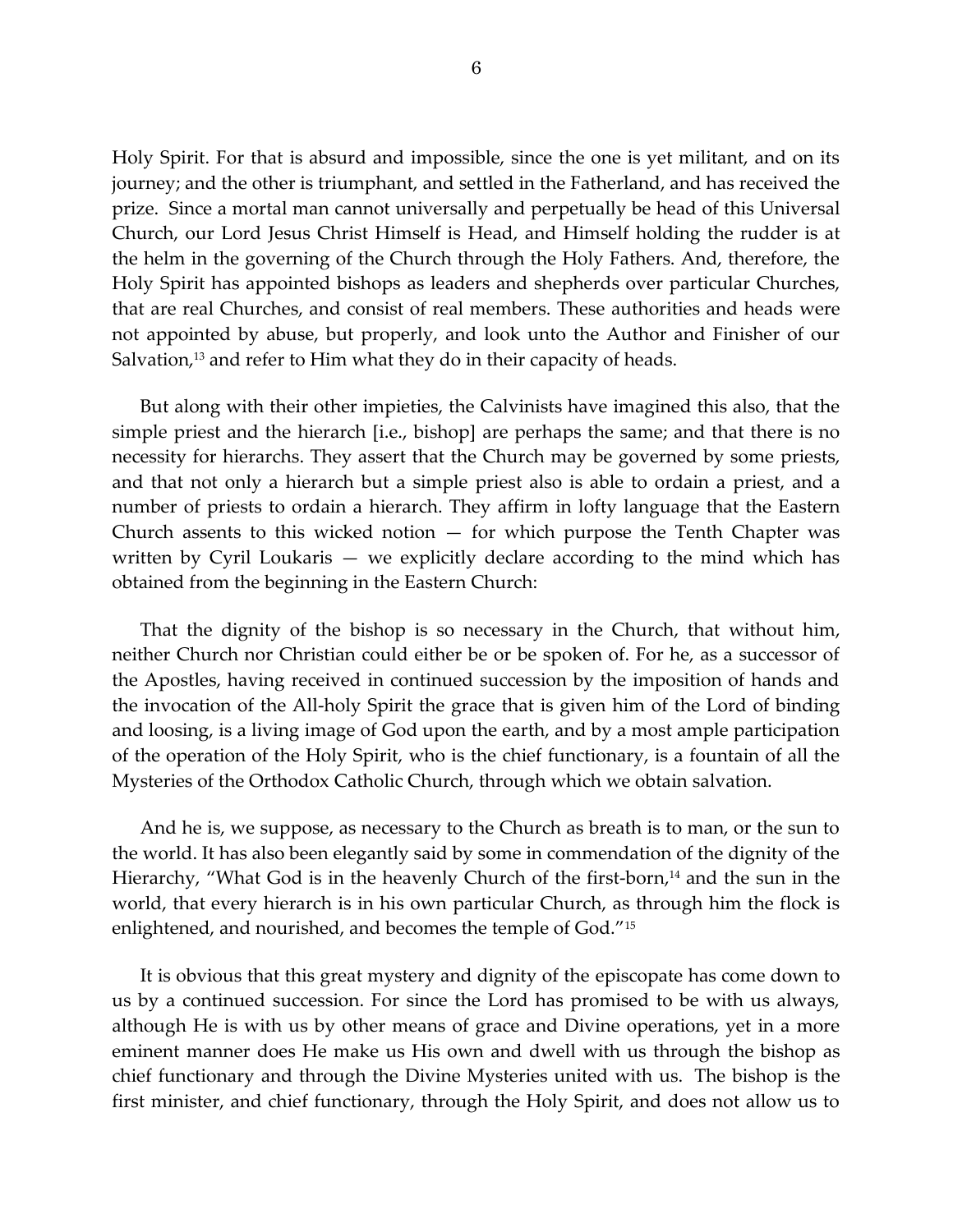fall into heresy. And, therefore John of Damascus, in his Fourth Epistle to the Africans, said that the Universal Church is everywhere committed to the care of the bishops. Clement, the first Bishop of the Romans, and Evodius at Antioch, and Mark at Alexandria, were acknowledged successors of Peter. Also is that the divine Andrew seated Stachys on the Throne of Constantinople, in his own stead; and that in this great Holy City of Jerusalem our Lord Himself appointed James, and that after James another succeeded, and then another, until our own times. And, therefore, Tertullian in his Epistle to Papianus called all bishops the Apostles' successors. To their succession to the Apostles' dignity and authority Eusebius, the friend of Pamphilus, testifies, and all the Fathers testify, of whom it is needless to give a list. The common and most ancient custom of the Universal Church confirms this.

 And that the dignity of the episcopate differs from that of the simple priest is obvious. For the priest is ordained by the bishop, but a bishop is not ordained by a priest, but by two or three hierarchs, as the Apostolic Canon directs. And the priest is chosen by the bishop, but the hierarch is not chosen by the priests or presbyters, nor is he chosen by secular princes, but by the Synod of the Primatial Church of that country, in which is situated the city that is to receive the ordinand, or at least by the Synod of the Province in which he is to become a bishop. Or, if the city should choose him, it does not do so absolutely, but the election is referred to the Synod. And if it appear that he has been chosen agreeably to the Canons, the elect is advanced by consecration by the bishops, with the invocation of the All-holy Spirit. But if not, he whom the Synod chooses is advanced.

 The priest, indeed, retains to himself the authority and grace of the priesthood, which he has received; but the bishop imparts it to others also. And the one having received the dignity of the priesthood from the bishop, can only perform Holy Baptism, and Holy Unction, minister sacrificially the Bloodless Sacrifice, and impart to the people the All-holy Body and Blood of our Lord Jesus Christ, anoint the baptized with the Holy Chrism, crown the faithful legally marrying, pray for the sick, and that all men may be saved and come to the knowledge of the truth,<sup>16</sup> and especially for the remission and forgiveness of the sins of the faithful, living and dead. And if he be eminent for experience and virtue, receiving his authority from the bishop, he directs those faithful that come unto him, and guides them into the way of possessing the Heavenly Kingdom, and is appointed a preacher of the sacred Gospel.

 The hierarch is also the minister of all these, since he is in fact, as has been said before, the fountain of the Divine Mysteries and graces, through the Holy Spirit, and he alone consecrates the Holy Chrism. And the ordinations of all orders and degrees in the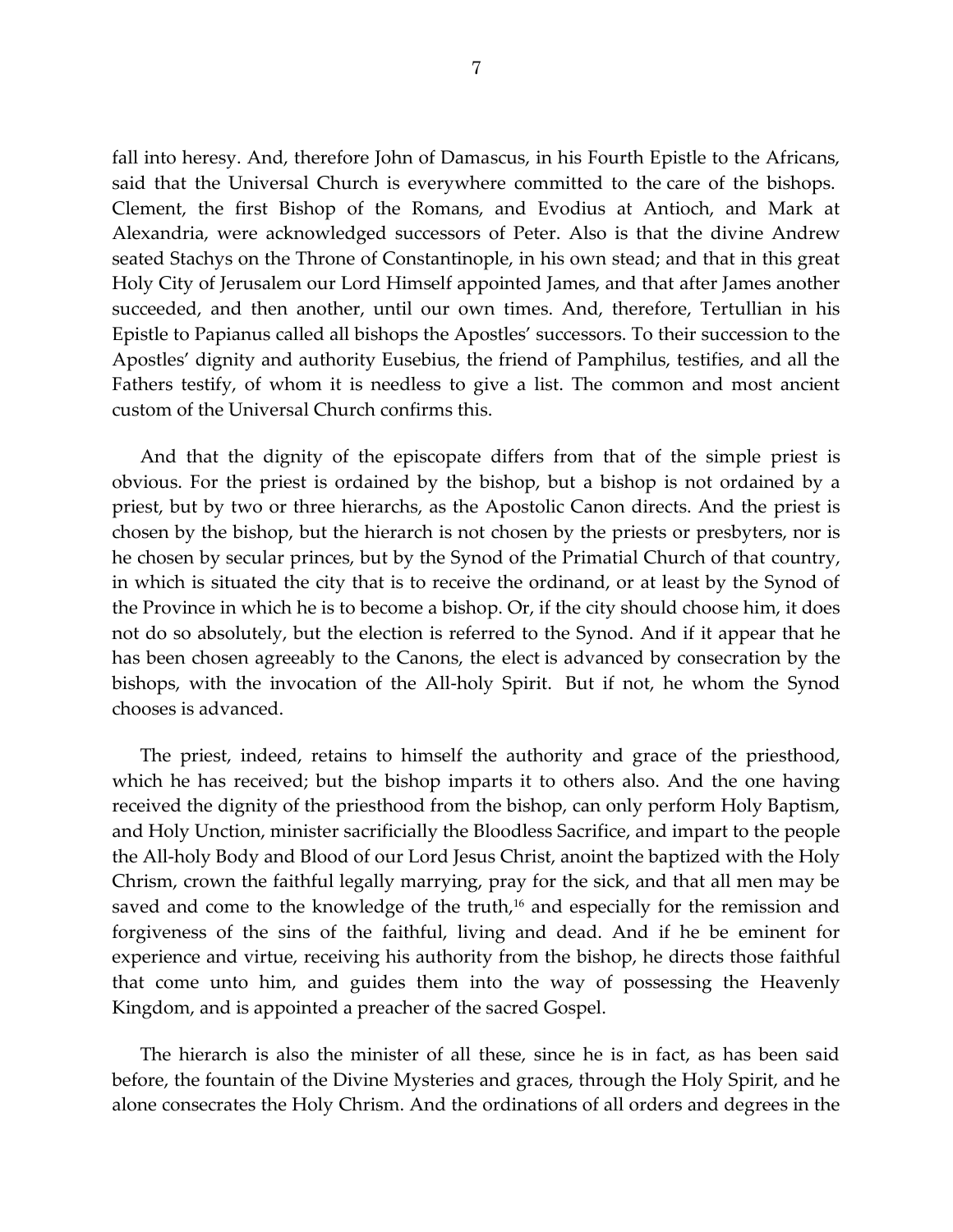Church are proper to him; and in a primary and highest sense he binds and looses, and his sentence is approved by God, as the Lord hath promised.<sup>17</sup> And he preaches the Sacred Gospel, and contends for the Orthodox Faith, and those that refuse to hear he casts out of the Church as heathens and publicans, $18$  and he puts heretics under excommunication and anathema, and lays down his own life for the sheep.<sup>19</sup> From which it is apparent, that without contradiction the bishop differs from the simple priest and that without him all the priests in the world could not exercise the pastorate in the Church of God, or govern it at all.

 But it is well said by one of the Fathers, that it is not easy to find a heretic that has understanding. For when these forsake the Church, they are forsaken by the Holy Spirit, and there remains in them neither understanding nor light, but only darkness and blindness. For if that had not happened to them, they would not have opposed things that are most plain; among which is the truly great mystery of episcopacy, which is taught by Scripture, written of, and witnessed to, both by all ecclesiastical history and the writings of holy men, and always held and acknowledged by the Orthodox Catholic Church.

#### **Decree XI**

 We believe that members of the Orthodox Catholic Church are all the faithful, and only the faithful, who, truly having received the blameless Faith of the Savior Christ from Christ Himself, and the Apostles, and the Holy Ecumenical Synods, adhere to the same without wavering, although some of them may be guilty of all manner of sins. For unless the faithful, even when living in sin, were members of the Church, they could not be judged by the Church. But now being judged by Her, and called to repentance, and guided into the way of Her salutary precepts, though they may be still defiled with sins, for this only, that they have not fallen into despair, and that they cleave to the Catholic and Orthodox faith, they are, and are regarded as, members of the Orthodox Catholic Church.

#### **Decree XII**

 We believe that the Orthodox Catholic Church is taught by the Holy Spirit. For He is the True Paraclete; Whom Christ sends from the Father,<sup>20</sup> to teach the truth,<sup>21</sup> and to drive away darkness from the minds of the faithful. The teaching of the Holy Spirit, however, does not directly illuminate the Church, but does so through the Holy Fathers and Leaders of the Orthodox Catholic Church. All Scripture is, and is called, the Word of the Holy Spirit, not that it was spoken directly by Him, but that it was spoken by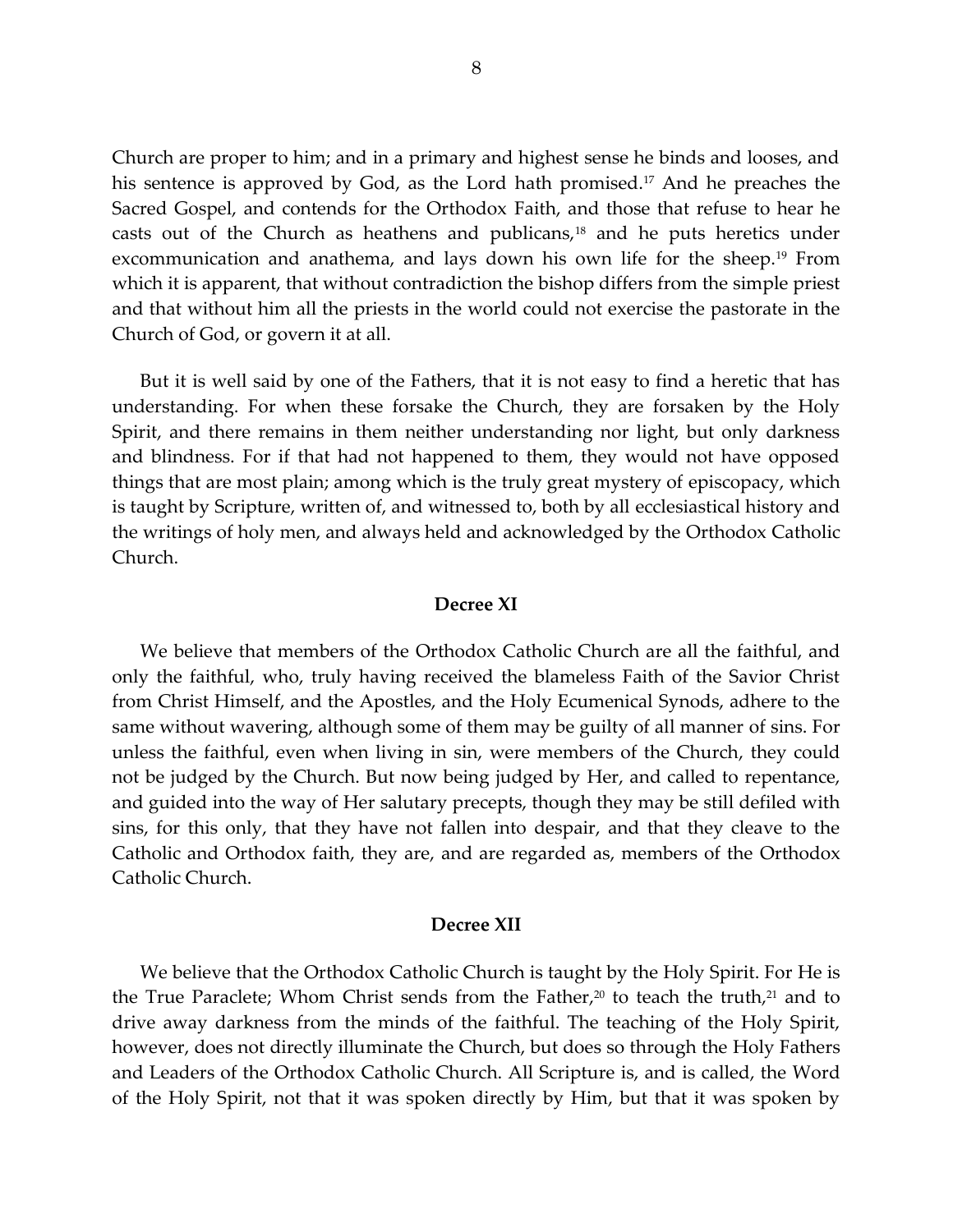Him through the Apostles and Prophets. In like manner the Church is taught indeed by the Life-giving Spirit, but through the medium of the Holy Fathers and Doctors whose rule is acknowledged to be the Holy and Ecumenical Synods; for we shall not cease to say this ten thousand times; and, therefore, not only are we persuaded, but do profess as true and undoubtedly certain, that it is impossible for the Orthodox Catholic Church to err, or at all be deceived, or ever to choose falsehood instead of truth. For the All-holy Spirit continually operating through the Holy Fathers and Leaders faithfully ministering, delivers the Church from error of every kind.

#### **Decree XIII**

 We believe a man to be not simply justified through faith alone, but through faith which works through love, that is to say, through faith and works. But the idea that faith can fulfill the function of a hand that lays hold on the righteousness which is in Christ, and can then apply it unto us for salvation, we know to be far from all Orthodoxy. For faith so understood would be possible in all, and so none could miss salvation, which is obviously false. But on the contrary, we rather believe that it is not the correlative of faith, but the faith which is in us, justifies through works, with Christ. But we regard works not as witnesses certifying our calling, but as being fruits in themselves, through which faith becomes efficacious, and as in themselves meriting, through the Divine promises<sup>22</sup> that each of the faithful may receive what is done through his own body, whether it be good or bad.

# **Decree XIV**

 We believe man in falling by the transgression to have become comparable and similar to the beasts, that is, to have been utterly undone, and to have fallen from his perfection and impassibility, yet not to have lost the nature and power which he had received from the supremely good God. For otherwise he would not be rational, and consequently not a human. So he has the same nature in which he was created, and the same power of his nature, that is free-will, living and operating, so that he is by nature able to choose and do what is good, and to avoid and hate what is evil. For it is absurd to say that the nature which was created good by Him Who is supremely Good lacks the power of doing good. For this would be to make that nature  $\text{eval}$  — what could be more impious than that? For the power of working depends upon nature, and nature upon its author, although in a different manner. And that a man is able by nature to do what is good, even our Lord Himself intimates saying, even the Gentiles love those that love them.<sup>23</sup> But this is taught most plainly by Paul also, in Romans 1:19, and elsewhere expressly, saying in so many words, "The Gentiles which have no law do by nature the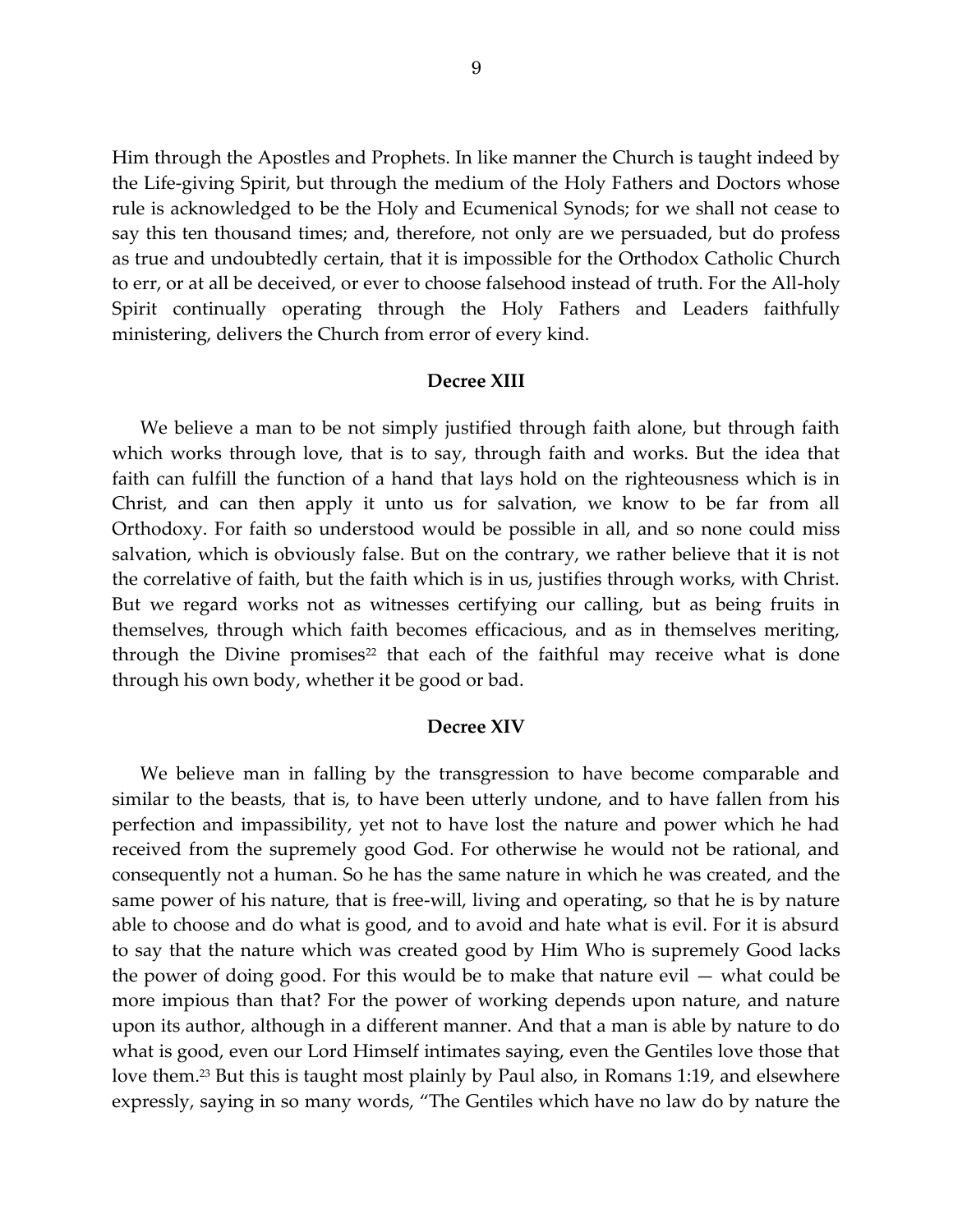things of the law." From which it is also apparent that the good which a man may do cannot truly be sin. For it is impossible for that what is good to be evil. Although, being done by nature only and tending to form the natural character of the doer but not the spiritual, it does not itself contribute to salvation without faith. Nor does it lead to condemnation, for it is not possible that good, as such, can be the cause of evil. But in the regenerated, what is wrought by grace, and with grace, makes the doer perfect, and renders him worthy of salvation.

 A man, therefore, before he is regenerated, is able by nature to incline to what is good, and to choose and work moral good. But for the regenerated to do spiritual good — for the works of the believer being contributory to salvation and wrought by supernatural grace are properly called spiritual  $-$  it is necessary that he be guided and prevented by grace, as has been said in treating of predestination. Consequently, he is not able of himself to do any work worthy of a Christian life, although he has it in his own power to will, or not to will, to co-operate with grace.

### **Decree XV**

 We believe that there are in the Church Evangelical Mysteries, and that they are seven. For a less or a greater number of the Mysteries we have not in the Church; since any number of the Mysteries other than seven is the product of heretical madness. And the seven of them were instituted in the Sacred Gospel, and are gathered from the same, like the other dogmas of the Orthodox Catholic Faith.

 For in the first place our Lord instituted Holy Baptism by the words, "Go and make disciples of all the nations, baptizing them in the name of the Father, and of the Son, and of the Holy Spirit;"<sup>24</sup> and by the words, "He that believes and is baptized shall be saved, but he that does not believe shall be condemned."<sup>25</sup>

 And that of Holy Chrismation, that is to say, of the Holy Myron or Holy Chrism, by the words, "But ye — tarry ye in the city of Jerusalem, until ye be endued with power from on high."<sup>26</sup> With which they were endued by the coming of the Holy Spirit, and this the Mystery of Holy Chrismation signifies; concerning which Paul also wrote in the Second Epistle to the Corinthians, chap. 1, and Dionysios the Areopagite more explicitly.

And the Priesthood by the words, "This do ye for My Memorial;" $27$  and by the words, "Whatever you bind and loose upon the earth shall be bound and loosed in the heavens."28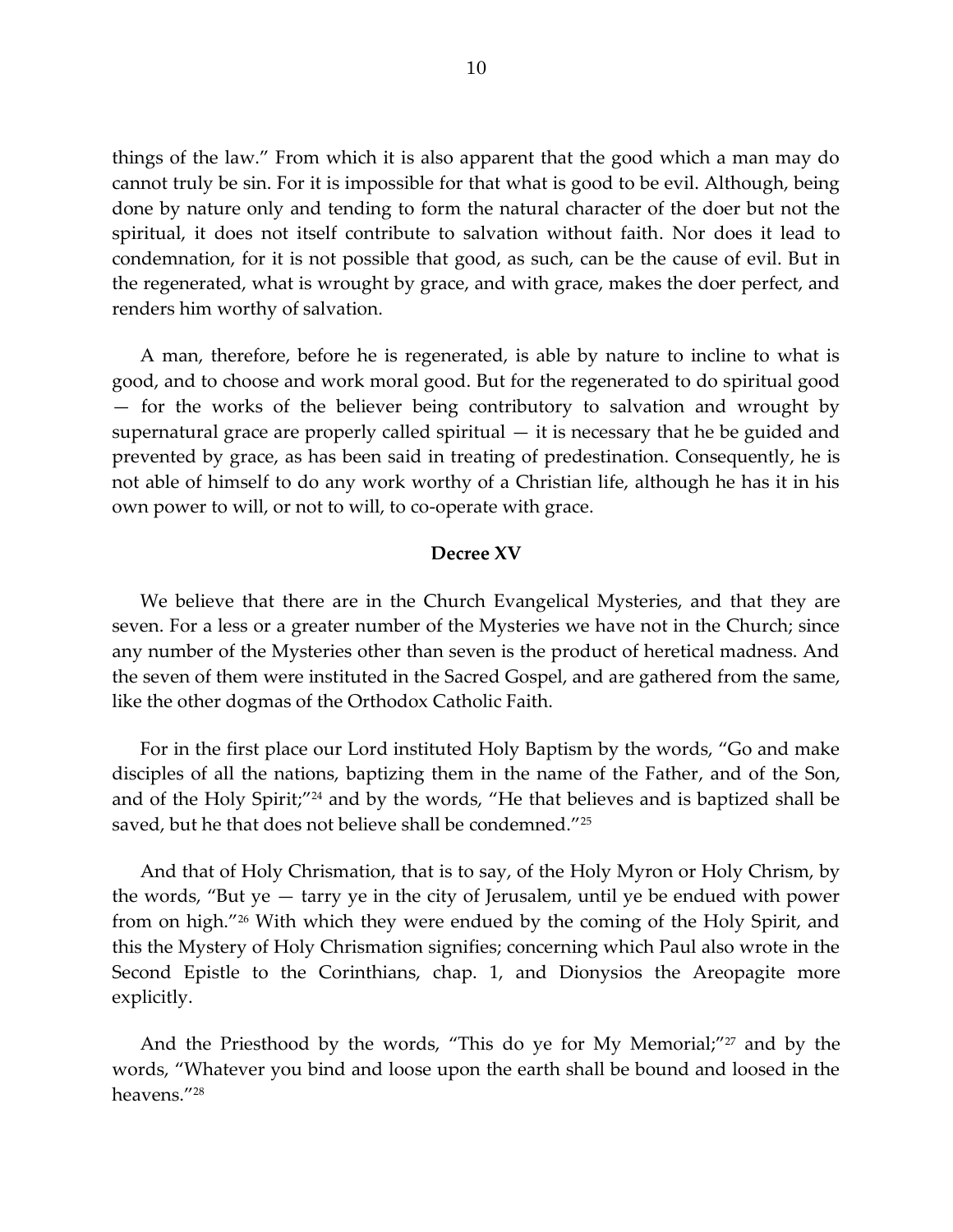And the Bloodless Sacrifice by the words, "Take, eat; This is My Body;"<sup>29</sup> and, "Drink all of It; This is My Blood of the New Testament;"<sup>30</sup> and by the words, "Unless you eat the Flesh of the Son of Man, you do not have Life in yourselves."<sup>31</sup>

 And Marriage, when, having recited the things which had been spoken thereof in the Old Testament, He, as it were, set His seal thereto by the words, "Those whom God hath joined together, do not let man put asunder,"<sup>32</sup> and this the divine Apostle also calls a great Mystery.<sup>33</sup>

 And Penance, with which is joined mystical Confession, by the words, "Whose soever sins ye remit, they are remitted unto them; and whose soever sins ye retain, they are retained." $34$ ; and by the words, "unless you repent, ye will likewise perish." $35$ 

And lastly, the Holy Unction or Prayer-Oil is spoken of in Mark,<sup>36</sup> and is expressly witnessed to by the Lord's brother.<sup>37</sup>

 And the Mysteries consist of something natural, and of something supernatural; and are not bare signs of the promises of God. For then they would not differ from circumcision — what could be worse than that? We acknowledge them to be, of necessity, efficient means of Grace to the receivers. But we reject, as alien to Christian doctrine, the notion that the integrity of the Mystery requires the use of the earthly thing; for this is contrary to the Mystery of the Offering , which being instituted by the Substantial Word, and hallowed by the invocation of the Holy Spirit, is perfected by the presence of the thing signified, specifically, of the Body and Blood of Christ. And the perfecting of it necessarily precedes its use. For if it were not perfect before its use, he that receives it wrongly could not eat and drink judgment unto himself;<sup>38</sup> since he would be partaking of mere bread and wine. But now, he that partakes unworthily eats and drinks judgment unto himself; so that not in Its use, but even before Its use, the Mystery of the Eucharist has Its perfection. Moreover, we reject as something abominable and pernicious the notion that when faith is weak the integrity of the Mystery is impaired. For heretics who renounce their heresy and join the Orthodox Catholic Church are received by the Church; although they received their valid Baptism with weakness of faith. Wherefore, when they afterwards become possessed of the perfect Faith, they are not again baptized.

#### **Decree XVI**

 We believe Holy Baptism, which was instituted by the Lord, and is conferred in the name of the Holy Trinity, to be of the highest necessity. For without it none is able to be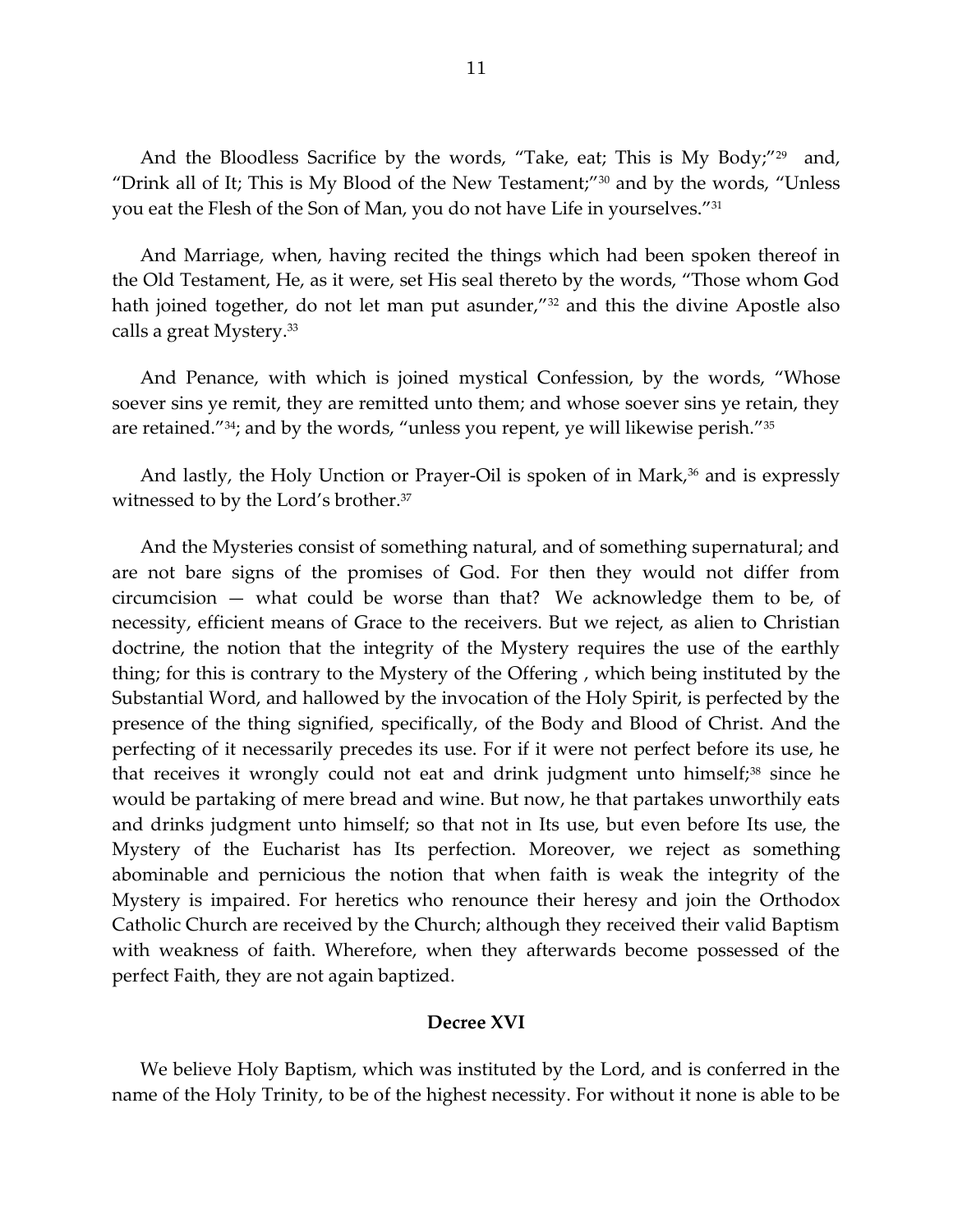saved, as the Lord says, "Whoever is not born of water and of the Spirit, shall in no way enter into the Kingdom of the Heavens."<sup>39</sup> And, therefore, Baptism is necessary even for infants, since they also are subject to the ancestral sin, and without Baptism are not able to obtain its remission. Which the Lord showed when He said, not of some only, but simply and absolutely, "Whoever is not born," which is the same as saying, "All that after the coming of Christ the Savior would enter into the Kingdom of the Heavens must be regenerated." And since infants are men, and as such need salvation, needing salvation they need also Baptism. And those that are not regenerated, since they have not received the remission of hereditary sin, are, of necessity, subject to eternal punishment, and consequently cannot without Baptism be saved. So that even infants should, of necessity, be baptized. Moreover, infants are saved, as is said in Matthew; $40$ but he that is not baptized is not saved. And consequently even infants must of necessity be baptized. And in the Acts<sup>41</sup> it is said that whole houses were baptized, and consequently the infants. To this the ancient Fathers also witness explicitly, and among them Dionysios in his Treatise concerning the Ecclesiastical Hierarchy; and Justin in his Fifty-sixth Question, who says expressly, "And they are guaranteed the benefits of Baptism by the faith of those that bring them to Baptism." And Augustine says that it is an Apostolic Tradition, that children are saved through Baptism; and in another place, "The Church gives to babes the feet of others, that they may come; and the hearts of others, that they may believe; and the tongues of others, that they may promise;" and in another place, "Our Mother, the Church, furnishes them with a particular heart."

 Now the matter of Baptism is pure water, and no other liquid. And it is performed by the priest only, or in a case of unavoidable necessity, by another man, provided he is Orthodox, and has the proper intention to Divine Baptism. And the effects of Baptism are, to speak concisely, firstly, the remission of the hereditary transgression, and of any sins of any kind that the baptized may have committed. Secondly, it delivers him from the eternal punishment, to which he was liable, as well for the ancestral sin and for mortal sins he may have individually committed. Thirdly, it gives to the person immortality; for in justifying them from past sins, it makes them temples of God.

 And it cannot be said that there is any sin which may have been previously committed that remains, though not imputed, that is not washed away through Baptism, For that were indeed the height of impiety, and a denial, rather than a confession of piety. Indeed, truly, all sin existing, or committed before Baptism, is blotted out, and is to be regarded as never existing or committed. For the forms of Baptism, and on either hand all the words that precede and that perfect Baptism, do indicate a perfect cleansing. And the same thing even the very names of Baptism do signify. For if Baptism is by the Spirit and by fire, $42$  it is obvious that it is in all a perfect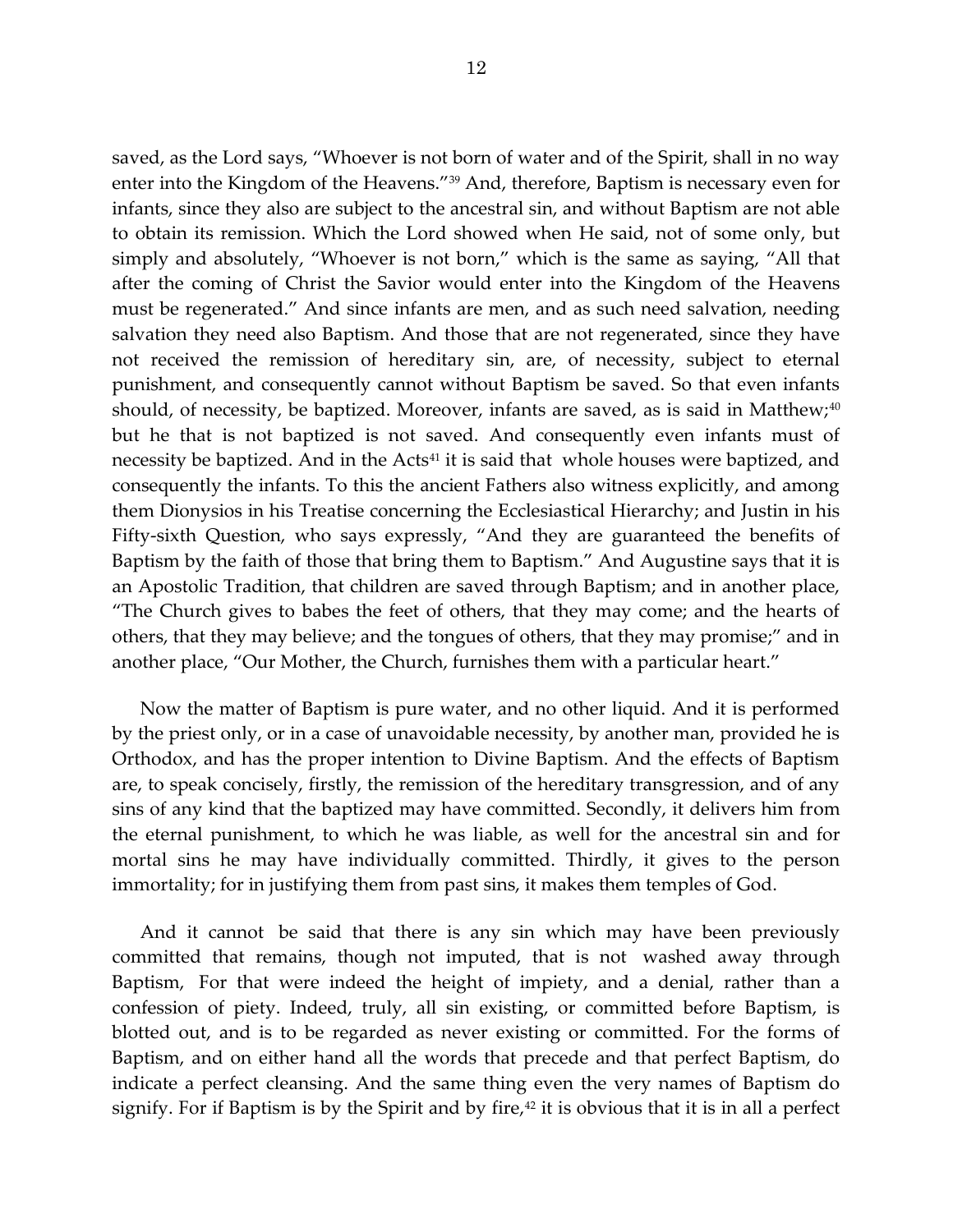cleansing; for the Spirit cleanses perfectly. If it is light, $43$  it dispels the darkness. If it is regeneration,<sup>44</sup> old things are passed away. And what are these except sins? If the baptized puts off the old man, $45$  then sin also. If he puts on Christ, $46$  then in effect he becomes free from sin through Baptism. For God is far from sinners. This Paul also teaches more plainly, saying: "For as by one man's disobedience many were made sinners, so by the obedience of One shall many be made righteous."<sup>47</sup> And if righteous, then free from sin. For it is not possible for life and death to be in the same. If Christ truly died, then remission of sin through the Spirit is true also. Hence it is evident that all who are baptized and fall asleep while babes are undoubtedly saved, being predestinated through the death of Christ. Forasmuch as they are without any sin; without that common, because delivered from it by the Divine laver, and without any of their own, because as babes they are incapable of committing sin; — and consequently are saved. Moreover, Baptism imparts an indelible character, as does also the Priesthood. For as it is impossible for anyone to receive twice the same order of the Priesthood, so it is impossible for any once rightly baptized, to be again baptized, although he should fall even into myriads of sins, or even into actual apostasy from the Faith. For when he is willing to return unto the Lord, he receives again through the Mystery of Confession the adoption of a son, which he had lost.

# **Decree XVII**

 We believe the All-holy Mystery of the Sacred Eucharist, which we have enumerated above, fourth in order, to be that which our Lord delivered in the night in which He gave Himself up for the life of the world. For taking bread, and blessing, He gave to His Holy Disciples and Apostles, saying: "Take, eat; This is My Body."<sup>48</sup> And taking the chalice, and giving thanks, He said: "Drink you all of It; This is My Blood, which for you is being poured out, for the remission of sins."<sup>49</sup> In the celebration of this we believe the Lord Jesus Christ to be present. He is not present typically, nor figuratively, nor by superabundant grace, as in the other Mysteries, nor by a bare presence, as some of the Fathers have said concerning Baptism, or by impanation, so that the Divinity of the Word is united to the set forth bread of the Eucharist hypostatically, as the followers of Luther most ignorantly and wretchedly suppose. But truly and really, so that after the consecration of the bread and of the wine, the bread is transmuted, transubstantiated, converted and transformed into the true Body Itself of the Lord, Which was born in Bethlehem of the ever-Virgin, was baptized in the Jordan, suffered, was buried, rose again, was received up, sits at the right hand of the God and Father, and is to come again in the clouds of Heaven; and the wine is converted and transformed into the true Blood Itself of the Lord, Which as He hung upon the Cross, was poured out for the life of the world.<sup>50</sup>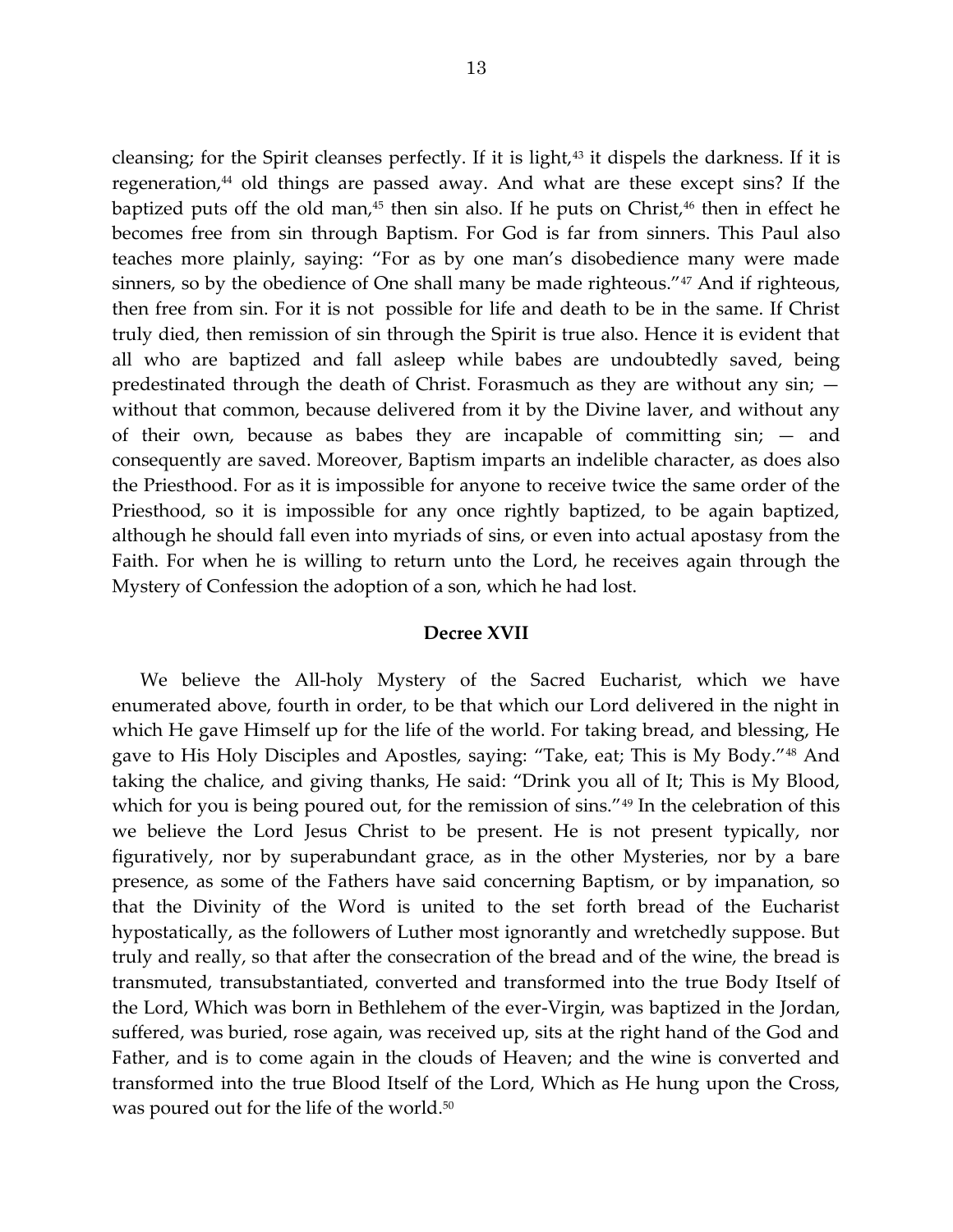Further that after the consecration of the bread and of the wine, there no longer remains the substance of the bread and of the wine, but the Body Itself and the Blood of the Lord, under the species and form of bread and wine; that is to say, under the accidents of the bread.

 Further, that the all-pure Body Itself, and Blood of the Lord is imparted, and enters into the mouths and stomachs of the communicants, whether pious or impious. Nevertheless, they convey to the pious and worthy remission of sins and life eternal; but to the impious and unworthy involve condemnation and eternal punishment.

 Further, that the Body and Blood of the Lord are severed and divided by the hands and teeth, though in accident only, that is, in the accidents of the bread and of the wine, under which they are visible and tangible, we do acknowledge; but in themselves to remain entirely unsevered and undivided. Wherefore the Orthodox Catholic Church also says: "Broken and distributed is He That is broken, yet not severed; Which is ever eaten, yet never consumed, but sanctifying those that partake," that is worthily.

 Further, that in every part, or the smallest division of the transmuted bread and wine there is not a part of the Body and Blood of the Lord  $-$  for to say so were blasphemous and wicked — but the entire whole Lord Christ substantially, that is, with His Soul and Divinity, or perfect God and perfect man. So that though there may be many celebrations in the world at one and the same hour, there are not many Christs, or Bodies of Christ, but it is One and the same Christ that is truly and really present; and His One Body and His Blood is in all the several Churches of the Faithful; and this not because the Body of the Lord that is in the Heavens descends upon the Altars; but because the bread of the *Prothesis is* set forth in all the several Churches, being changed and transformed, becomes, and is, after consecration, One and the same with That in the Heavens. For it is One Body of the Lord in many places, and not many; and therefore this Mystery is the greatest, and is spoken of as wonderful, and comprehensible by faith only, and not by the sophistries of man's wisdom; whose vain and foolish curiosity in divine things our pious and God-delivered religion rejects.

 Further, that the Body Itself of the Lord and the Blood that are in the Mystery of the Eucharist ought to be honored in the highest manner, and adored with adoration. For one is the adoration of the Holy Trinity, and of the Body and Blood of the Lord. Further, that it is a true and propitiatory Sacrifice offered for all Orthodox, living and dead; and for the benefit of all, as is set forth expressly in the prayers of the Mystery delivered to the Church by the Apostles, in accordance with the command they received of the Lord.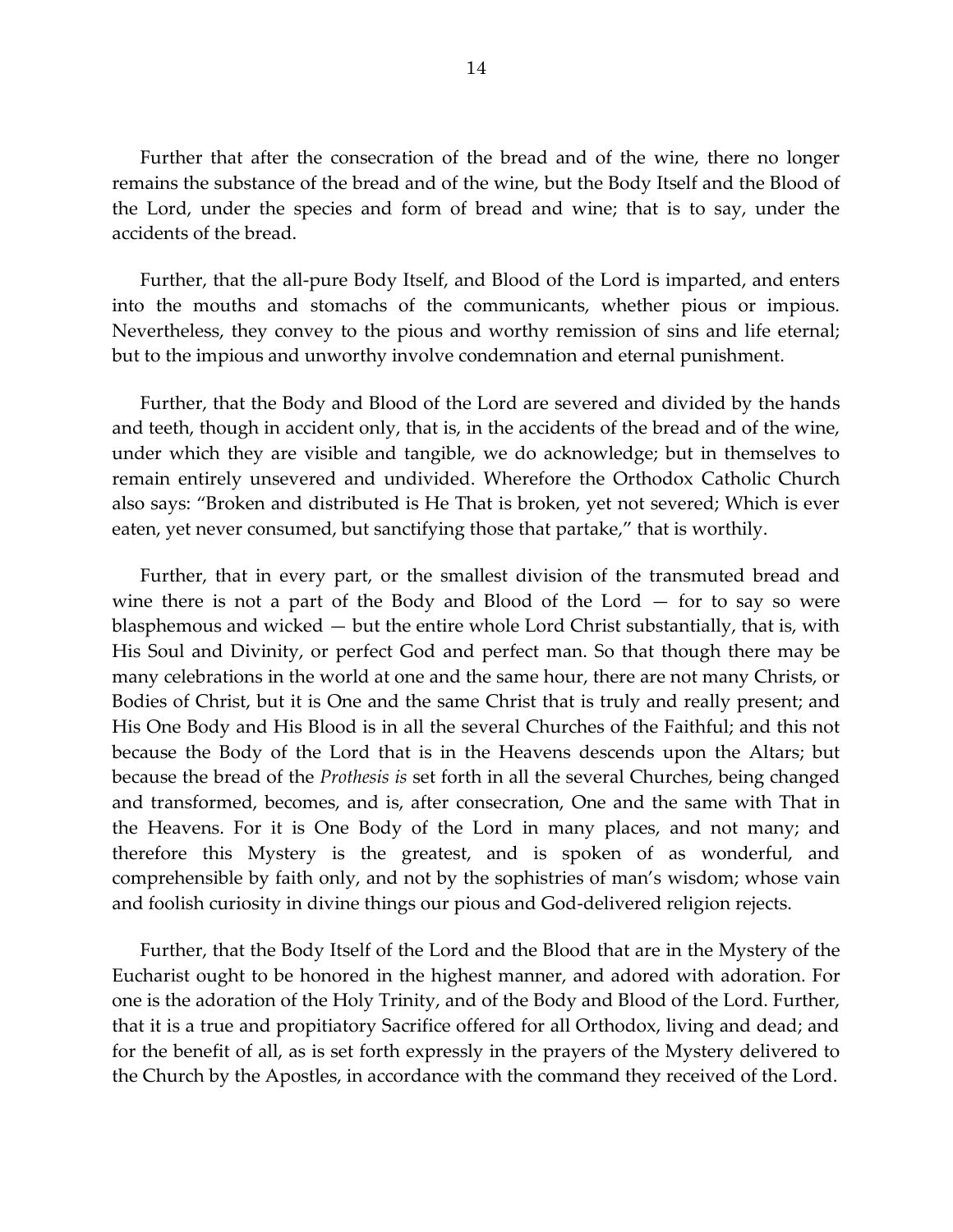Further, that before Its use, immediately after the consecration, and after Its use, What is reserved in the Sacred Tabernacle for the communion of those that are about to eternally depart is the true Body of the Lord, and not in the least different from it; so that before Its use after the consecration, in Its use, and after Its use, It is in all respects the true Body of the Lord.

 Further, we believe that by the word "transubstantiation" the manner is not explained, by which the bread and wine are changed into the Body and Blood of the Lord, — for that is altogether incomprehensible and impossible, except by God Himself, and those who imagine to do so are involved in ignorance and impiety, — but that the bread and the wine are after the consecration, not typically, nor figuratively, nor by superabundant grace, nor by the communication or the presence of the Divinity alone of the Only-begotten, transmuted into the Body and Blood of the Lord; neither is any accident of the bread, or of the wine, by any conversion or alteration, changed into any accident of the Body and Blood of Christ, but truly, and really, and substantially, doth the bread become the True Body Itself of the Lord, and the wine the Blood Itself of the Lord, as is said above.

 Further, that this Mystery of the Sacred Eucharist can be performed by none other, except only by an Orthodox Priest, who has received his priesthood from an Orthodox and Canonical Bishop, in accordance with the teaching of the Eastern Church. This is compendiously the doctrine, and true confession, and most ancient tradition of the Orthodox Catholic Church concerning this Mystery; which must not be departed from in any way by such as would be Orthodox and who reject the novelties and profane vanities of heretics. But necessarily the tradition of the institution must be kept whole and unimpaired. For those that transgress, the Orthodox Catholic Church of Christ rejects and anathematizes.

#### **Decree XVIII**

 We believe that the souls of those that have fallen asleep are either at rest or in torment, according to what each has done; — for when they are separated from their bodies, they depart immediately either to joy, or to sorrow and lamentation; though confessedly neither their enjoyment nor condemnation are complete. For after the common resurrection, when the soul shall be united with the body, with which it had behaved itself well or ill, each shall receive the completion of either enjoyment or of condemnation.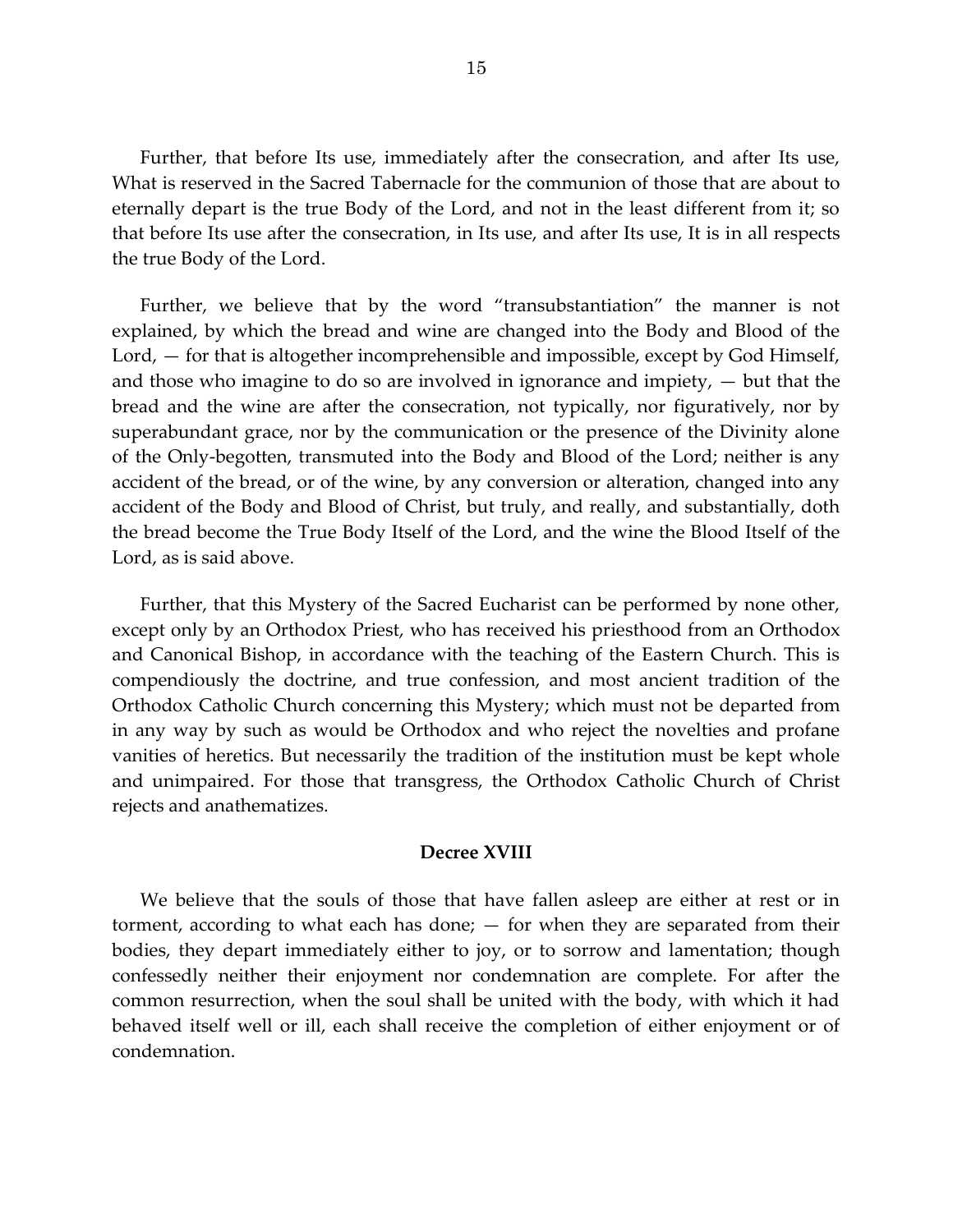And the souls of those involved in mortal sins, who have not departed in despair but while still living in the body, though without bringing forth any fruits of repentance, have repented — by pouring forth tears, by kneeling while watching in prayers, by afflicting themselves, by relieving the poor, and finally by showing forth by their works their love towards God and their neighbor, and which the Orthodox Catholic Church has from the beginning rightly called satisfaction — depart into Hades, and there endure the punishment due to the sins they have committed. But they are aware of their future release from there, and are delivered by the Supreme Goodness, through the prayers of the priests, and the good works which the relatives of each do for their departed; especially the Bloodless Sacrifice benefiting the most; which each offers particularly for his relatives that have fallen asleep, and which the Orthodox Catholic and Apostolic Church offers daily for all alike. Of course, it is understood that we do not know the time of their release. We know and believe that there is deliverance for such from their direful condition, and that before the common resurrection and judgment, but when we know not.

#### **Question 1**

#### *Should the Divine Scriptures be read in the vulgar tongue by all Christians?*

No. Because all Scripture is divinely-inspired and profitable,<sup>51</sup> we know, and necessarily so, that without it is impossible to be Orthodox at all. Nevertheless they should not be read by all, but only by those who with fitting research have inquired into the deep things of the Spirit, and who know in what manner the Divine Scriptures ought to be searched, and taught, and finally read. But to those who are not so disciplined, or who cannot distinguish, or who understand only literally, or in any other way contrary to Orthodoxy what is contained in the Scriptures, the Orthodox Catholic Church, knowing by experience the damage that can cause, forbids them to read. Indeed, it is permitted to every Orthodox to hear the Scriptures that he may believe with the heart unto righteousness, and confess with the mouth unto salvation.<sup>52</sup> But to read some parts of the Scriptures, and especially of the Old Testament, is forbidden for these and other similar reasons. For it is the same thing to prohibit undisciplined persons from reading all the Sacred Scriptures, as to require infants to abstain from strong meats.

# **Question 2**

 *Are the Scriptures plain to all Christians that read them?*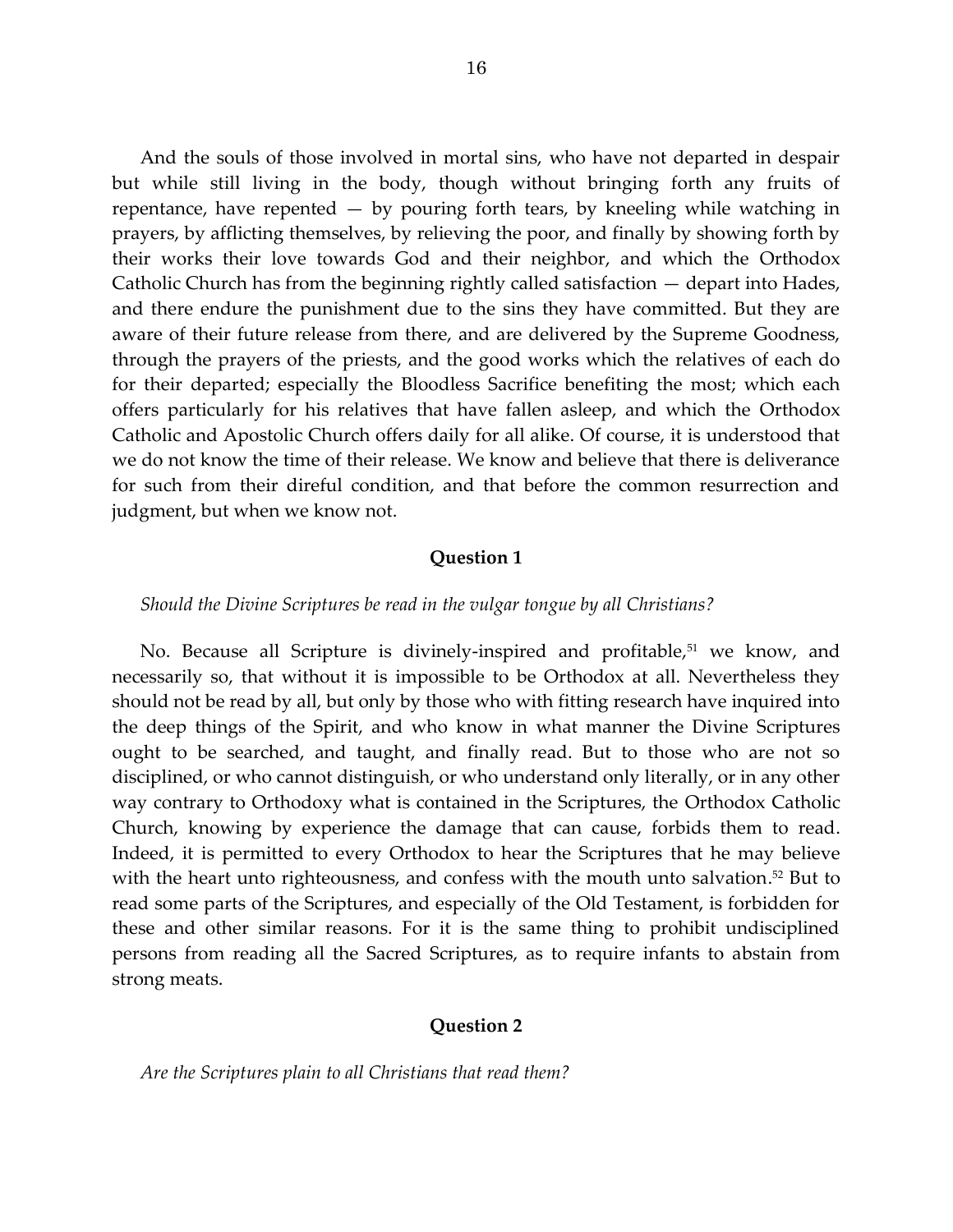If the Divine Scriptures were plain to all Christians that read them, the Lord would not have commanded such as desired to obtain salvation to search them;<sup>53</sup> and Paul would have said without reason that God had placed the gift of teaching in the Church; <sup>54</sup> and Peter would not have said of the Epistles of Paul that they contained some things hard to be understood.<sup>55</sup> It is evident, therefore, that the Scriptures are very profound, and their sense lofty; and that they need learned and divine men to search out their true meaning, and a sense that is right, and agreeable to all Scripture, and to its author the Holy Spirit.

 Certainly, those that are regenerated must know the Faith concerning the Trinity, the Incarnation of the Son of God, His passion, resurrection, and ascension into the heavens. Yet what concerns regeneration and judgment — for which many have not hesitated to die — it is not necessary, indeed impossible, for them to know what the Holy Spirit has made apparent only to those who are disciplined in wisdom and holiness.

#### **Question 3**

#### *What Books do you call Sacred Scripture?*

 Following the rule of the Orthodox Catholic Church, we call Sacred Scripture all those which Cyril Loukaris collected from the Synod of Laodicea, and enumerated, adding to Scripture those which he foolishly and ignorantly, or rather maliciously, called Apocrypha; specifically, "The Wisdom of Solomon," "Judith," "Tobit," "The History of the Dragon," "The History of Susanna," "The Maccabees," and "The Wisdom of Sirach." For we judge these also to be with the other genuine Books of Divine Scripture genuine parts of Scripture. For ancient custom, or rather the Orthodox Catholic Church, which has delivered to us as genuine the Sacred Gospels and the other Books of Scripture, has undoubtedly delivered these also as parts of Scripture, and the denial of these is the rejection of those. And if, perhaps, it seems that not always have all of these been considered on the same level as the others, yet nevertheless these also have been counted and reckoned with the rest of Scripture, both by Synods and by many of the most ancient and eminent Theologians of the Orthodox Catholic Church. All of these we also judge to be Canonical Books, and confess them to be Sacred Scripture.

# **Question 4**

 *How ought we to think of the Sacred Icons, and of the adoration of the Saints?*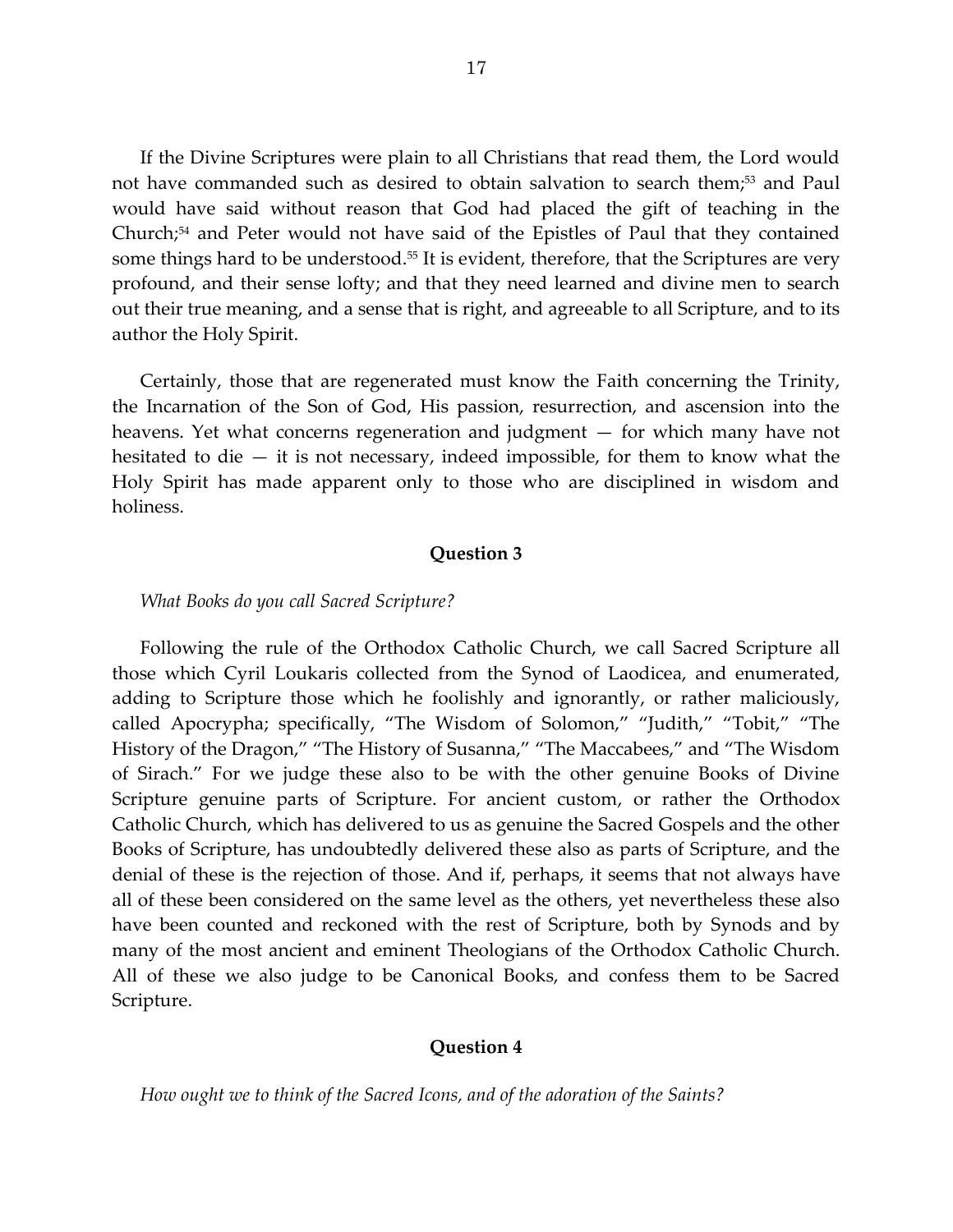Since the Saints are and are acknowledged to be intercessors by the Orthodox Catholic Church, as has been said in the Eighth Decree it is time to say that we honor them as friends of God, and as praying for us to the God of all. The honor we pay them is twofold. According to one manner which we call *hyperdulia* we honor the Mother of God the Word. For though indeed the Theotokos is Servant of the only God, yet She is also His Mother, having borne in the flesh One of the Trinity. Because of this also She is hymned as being beyond compare, as well as above all Angels and Saints. This is why we pay Her the highest-veneration of *hyperdulia*.

 But according to the other manner, which we call *dulia*, we venerate or rather honor, the holy Angels, Apostles, Prophets, Martyrs, and, finally, all the Saints. Moreover, we adore and honor the wood of the Precious and Life-giving Cross on Which our Savior underwent this world-saving passion, and the sign of the Life-giving Cross, the Manger at Bethlehem, through which we have been delivered from irrationality, the place of the Skull Golgotha, the Life-giving Tomb, and the other holy objects of adoration; as well the book of the Holy Gospels, as the sacred vessels by which the Bloodless Sacrifice is performed. And by annual commemorations, and popular festivals, and sacred edifices and offerings; we do respect and honor the Saints. And then we adore, and honor, and kiss the Icons of our Lord Jesus Christ, and of the Most Holy Theotokos, and of all the Saints, also of the Holy Angels, as they appeared to some of the Forefathers and Prophets. We also represent the All-holy Spirit, as He appeared, in the form of a dove.

 And if some say we commit idolatry in adoring the Saints, and the Icons of the Saints, and the other things, we regard it as foolish and frivolous. For we worship with *latria* [i.e., adoration] only God in Trinity, and none other; but the Saints we honor for two reasons: firstly, for their relation to God, since we honor them for His sake; and for themselves, because they are living images of God. But that which is for themselves hath been defined as of *dulia*. But the Sacred Icons relatively since the honor paid to them is referred to their prototypes. For he that adores the Icon, through the Icon adores the prototype; and the honor paid to the Icon is not at all divided or at all different from whom is portrayed, and is done unto the same like that done unto a royal embassy.

 And what they adduce from Scripture in support of their novelties does not help them as they think, but rather we agree. For we, when reading the Divine Scriptures, examine the occasion and person, the example and cause. Therefore, when we contemplate God Himself saying at one time, "You shall not make for yourself any idol, or likeness; neither shall you adore them, nor serve them;"<sup>56</sup> and at another, commanding that Cherubim should be made; $57$  and further, that oxen and lions $58$  were placed in the Temple, we do not rashly consider the seriousness of these things. For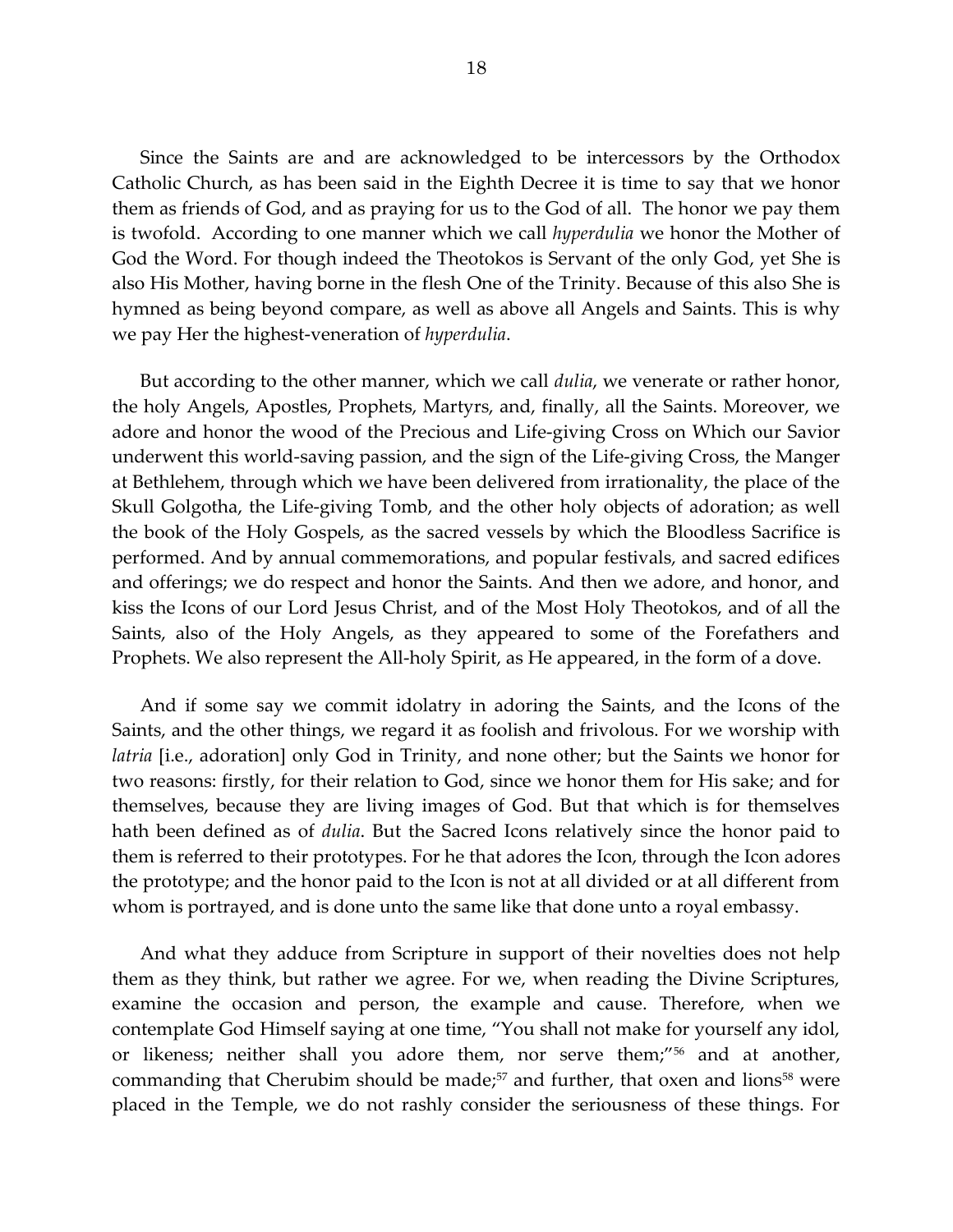faith is not in assurance; but, as has been said, considering the occasion and other circumstances we arrive at the right interpretation of the same; and we conclude that, "You shall not make for yourself any idol, or likeness," is the same as saying, "You shall not adore strange gods,"<sup>59</sup> or rather, "You shall not commit idolatry." For so both the custom prevalent in the Church from Apostolic times of adoring the Sacred Icons relatively is maintained, and the worship of *latria* reserved for God alone; and God does not appear to speak contrarily to Himself. For if the Scripture says, "You shall not make," "You shall not adore," we fail to see how God afterwards permitted likenesses to be made, even though not for adoration. Therefore, since the commandment concerns idolatry only, we find serpents, and lions, and oxen, and Cherubim made, and figures and likenesses, among which Angels appear, as having been adored.

 And as to the Saints whom they bring forward as saying that it is not lawful to adore Icons, we conclude that they rather help us since they in their sharp disputations inveighed both against those that adore the Sacred Icons with *latria*, as well as against those that bring the icons of their deceased relatives into the Church. They subjected to anathema those that so did, but not against the right adoration, either of the Saints, or of the Sacred Icons, or of the Precious Cross, or of the other things that have been mentioned, especially since the Sacred Icons have been in the Church, and have been adored by the faithful even from the times of the Apostles. This is recorded and proclaimed by very many with whom and after whom the Seventh Holy Ecumenical Synod puts to shame all heretical impudence.

 It is clear that it is appropriate to adore the Sacred Icons, and what have been mentioned above. And it anathematizes, and subjects to excommunication, both those that adore the Icons with *latria* as well as those that say that the Orthodox commit idolatry in adoring the Icons. We also, therefore, do anathematize with them such as adore either Saint, or Angel, or Icon, or Cross, or Relic of Saints, or sacred vessel, or Gospel, or anything else that is in heaven above, or anything on the earth, or in the sea, with *latria*; and we ascribe adoration with *latria* to the only God in Trinity. And we anathematize those that say that the adoration of Icons is the *latria* of Icons, and who adore them not, and honor not the Cross, and the Saints, as the Church has delivered.

 Now we adore the Saints and the Sacred Icons, in the manner declared. We portray them in adornment of our temples, so that they may be the books of the unlearned, and so that they may imitate the virtues of the Saints; and for them to remember, and have an increase of love, and be vigilant in always calling upon the Lord, as Sovereign and Father, but upon the Saints, as His servants, and our helpers and mediators.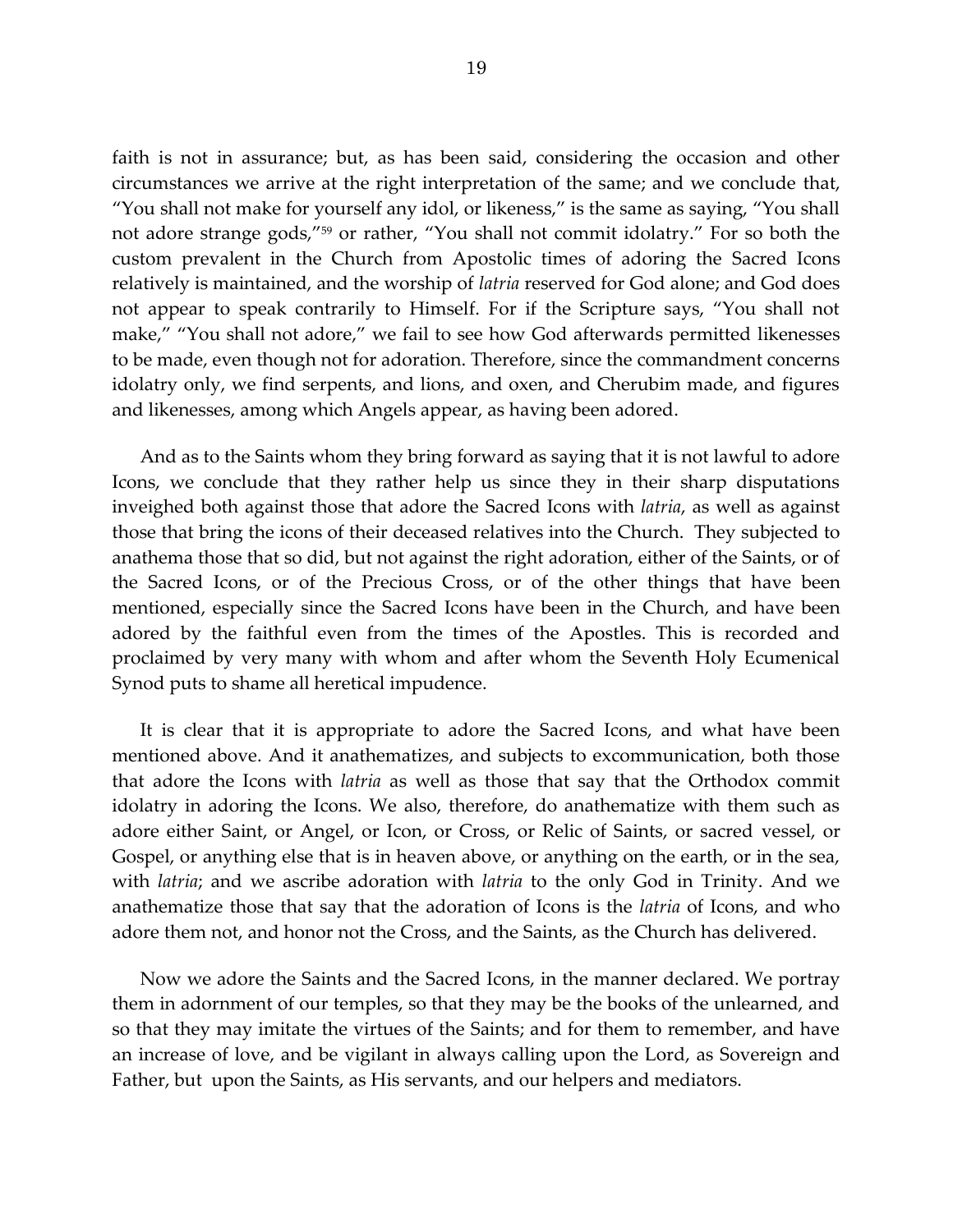And so much for the Chapters and Questions of Cyril Loukaris. But the heretics find fault even with the prayers of the pious unto God, since we do not know why they should maliciously malign the monks only. Prayer is a conversation with God and a petitioning for such good things as are suitable for us, from Him of Whom we hope to receive. We also know that it is also an ascent of the mind to God and a pious expression of our purpose towards God, a seeking what is above, the support of a holy soul, worship most acceptable to God, a token of repentance, and of steadfast hope. Prayer is made either with the mind alone, or with the mind and voice, thereby engaging in the contemplation of the goodness and mercy of God, of the unworthiness of the petitioner, and in thanksgiving, and in realizing the promises attached to obedience to God.

 It is accompanied by faith, hope, perseverance, and observance of the commandments. And, as already said, it is a petitioning for heavenly things, and has many fruits, which it is needless to enumerate. It is made continually, and is accomplished either in an upright posture, or by kneeling. And so great is its efficacy, that it is acknowledged to be both the nourishment and the life of the soul. All this is gathered from Divine Scripture, so that if any ask for demonstration of it, he is like a fool, or a blind man, who disputes about the sun's light at the hour of noon, and when the sky is clear. But the heretics, wishing to leave nothing that Christ has enjoined unassailed, carp at this also.

 But being ashamed to impiously maintain these things concerning prayer openly, they do not forbid it to be offered at all, but are disturbed at the prayers of the monks. They act this way in order to raise in the simple-minded a hatred towards the monks, so that they may not endure even the sight of them, as though they were profane and innovators, much less to allow the dogmas of the pious and Orthodox Faith to be taught by them. For the adversary is wise as to evil, and ingenious in inventing malicious attacks. Therefore, his followers also  $-$  such as these heretics especially  $-$  are not so much anxious about piety, as desirous of always involving men in an abyss of evils, and of estranging them into places that the Lord does not take under his care.<sup>60</sup>

 They should be asked, therefore, what are the prayers of the monks? If they can show that the monks do anything entirely different from themselves, and not in accordance with the Orthodox worship of Christians, we also will join with them, and say, not only that the monks are not monks, but also not Christians. But if the monks set forth particularly the glory and wonders of God, continually and unremittingly at all times, as far as is possible for man, proclaim the Deity, with hymns and doxologies; now chanting parts of Scripture, and now gathering hymns out of Scripture, or at least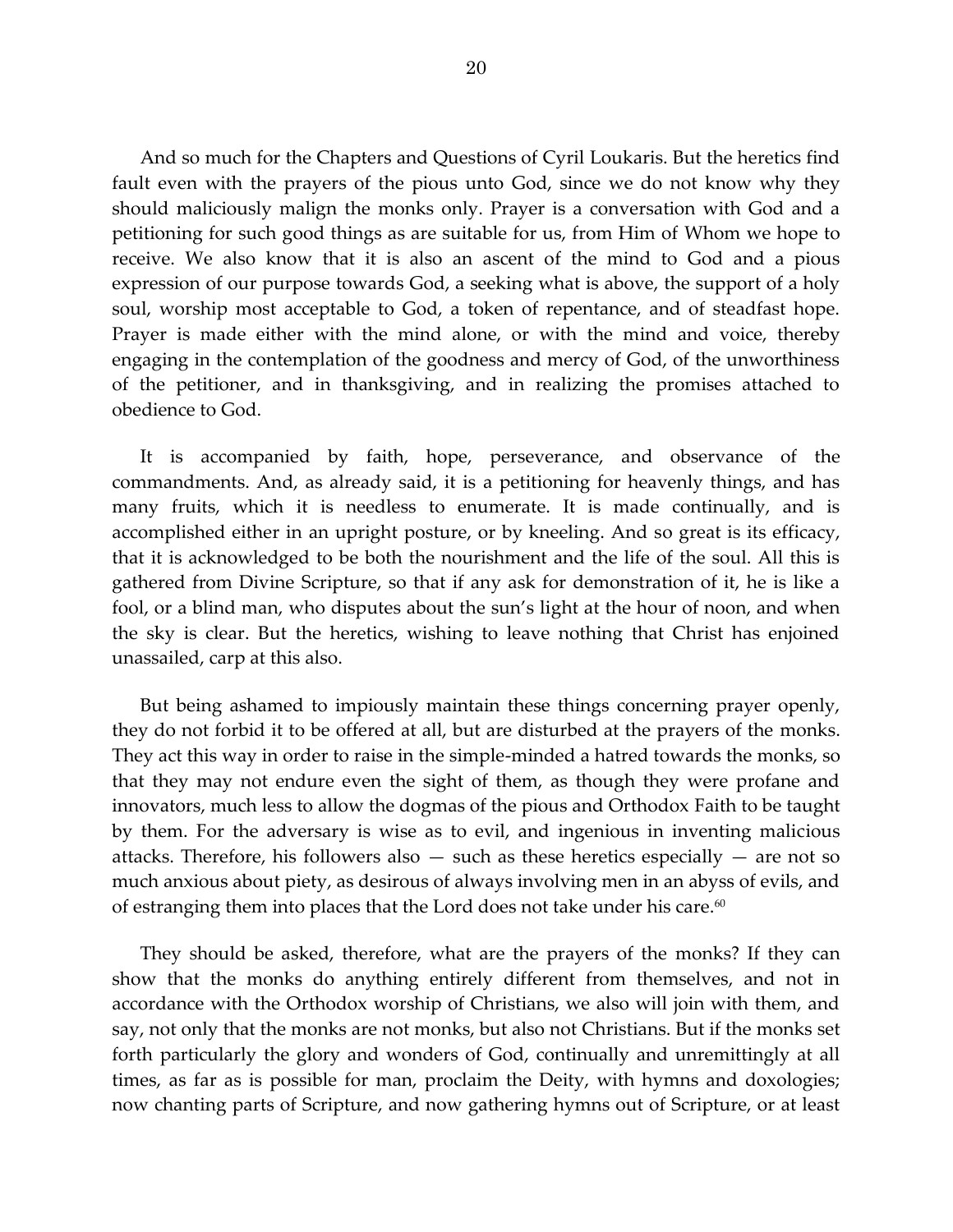giving utterance to what is agreeable to it, we must acknowledge that they perform a work apostolic and prophetic, or rather that of the Lord.

 Therefore, we also, in singing the *Paracletikê*, the *Triodion*, and the *Menæon*, perform a work in no way unbecoming Christians. For all such Books talk about the Deity as one, and yet of more than one personality, and that even in the Hymns, some gathered out of the Divine Scriptures, and others according to the direction of the Spirit. In order that in the melodies the words may be paralleled by other words, we chant parts of Scripture. Also moreover, that it may be quite plain that we always chant parts of Scripture, to every one of our Hymns, called a *Troparion*, we add a verse of Scripture. And if we sing, or read the *Thecara*, or other prayers composed by the Fathers of old, let them say what there is in these which is blasphemous, or not pious, and we will prosecute these monks with them.

 But if they only say that to pray continually and unremittingly is wrong, what have they to do with us? Let them contend with Christ — as indeed they do contend — Who said in the parable of the unjust judge<sup> $61$ </sup> that prayer should be made continually. He taught us to watch and  $\gamma$ ,<sup> $62$ </sup> in order to escape trials, and to stand before the Son of Man.<sup>63</sup> Let them contend with Paul in the Chapter of the First Epistle to the Thessalonians, <sup>64</sup> and elsewhere in many places. I refrain from mentioning the divine leaders of the Orthodox Catholic Church from Christ until us. For it is sufficient to put these heretics to shame by the accord of the Forefathers, Apostles, and Prophets concerning prayer.

 If, therefore, what the monks do is what the Apostles and Prophets did and, we may say, what the Holy Fathers and Forefathers of Christ Himself did, then it is manifest that the prayers of the monks are fruits of the Holy Spirit, the Giver of Graces. But the novelties which the Calvinists have blasphemously introduced concerning God and divine things, perverting, mutilating, and abusing the Divine Scriptures, are sophistries and inventions of the devil.

 A futile effort, too, is the assertion, that the Church cannot appoint fasts and abstinence from certain meats without violence and tyranny. For the Church, acting most rightly, carefully appoints prayer and fasting for the mortification of the flesh and all the passions. Of this, all the Saints have been lovers and examples. It is through this that our adversary the devil<sup> $65$ </sup> is overthrown by the grace from on high, together with his armies and his hosts, and the race<sup>66</sup> that is set before the pious is the more easily accomplished. In making these provisions the undefiled<sup>67</sup> Church everywhere uses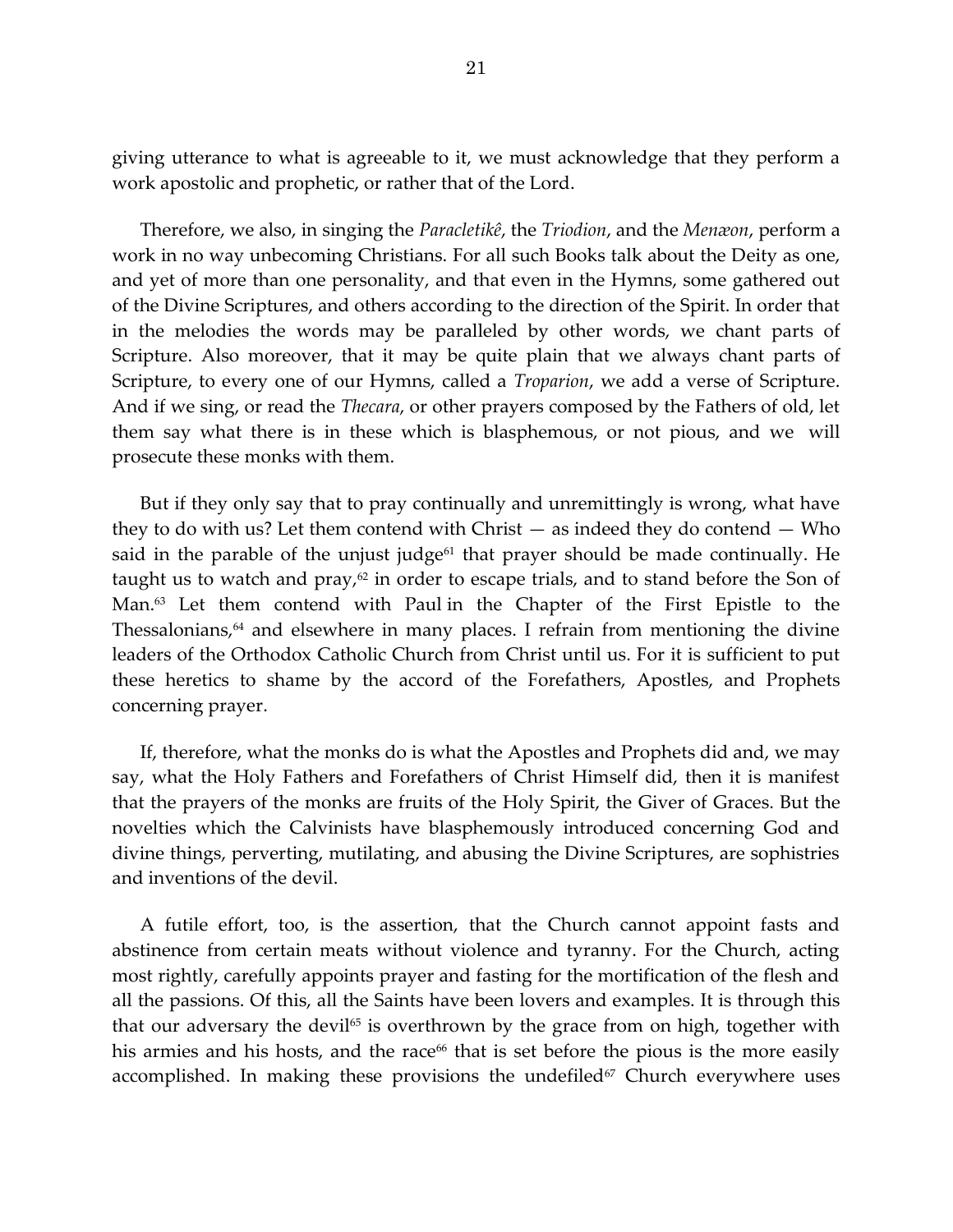neither violence nor tyranny, but exhorts, admonishes, and teaches, in accordance with Scripture, and persuades by the power of the Spirit.

 And to what has been mentioned a certain fellow at Charenton — we mean the previously mentioned Claud — adds certain other ridiculous objections against us, and unworthy of any consideration; but what has been said by him we regard as idle tales. We consider the man himself as a trifler and altogether illiterate. For from Photios there have been vast numbers in the Eastern Church, and are now, well known for wisdom, theology, and holiness, by the power of the Spirit. And it is most absurd that because certain of the Eastern priests keep the Holy Bread in wooden vessels, within the Church, but outside the Bema hung on one of the columns, that therefore they do not acknowledge the real and true transmutation of the bread into the Body of the Lord. For that certain of the poor priests do keep the Lord's Body in wooden vessels, we do not deny. For truly Christ is not honored by stones and marbles, but asks for a sound intent and a clean heart.

And this is what happened to Paul. "For we have,"<sup>68</sup> he says, "the treasure in earthen vessels." But where particular Churches are able, as with us here in Jerusalem, the Lord's Body is honorably kept within the Holy Bema of such Churches, and a sevenlight lamp always kept burning before it.

 I am tempted to wonder if it is possible that the heretics have seen the Lord's Body hanging in some Churches outside the Bema, because perhaps the walls of the Bema were unsafe on account of age, and so have arrived at these absurd conclusions. But they did not notice Christ portrayed on the apse of the Holy Bema as a Babe in the Diskos. If they did, they might have known that the Orthodox do not represent that there is in the Diskos a type, or grace, or anything else, but Christ Himself; and so believe that the Bread of the Eucharist is nothing else, but becomes substantially the Body Itself of the Lord, and so maintain the truth.

 But concerning all these things it has been treated at large and most lucidly in what is called *The Confession of the Eastern Church*, by George, of Chios, from Coresios in his concerning the Mysteries, and of predestination, and of grace, and of free-will, and of the intercession and adoration of Saints, and of the adoration of Icons, and in the Refutation composed by him of the illicit Synod of the heretics held on a certain occasion in Flanders, and in many others; by Gabriel, of Peloponnesus, Metropolitan of Philadelphia; and by Gregory Protosyncellos of Chios in his concerning the Mysteries; by Jeremias, the Most Holy Patriarch of Constantinople, in three dogmatic and Synodical Letters to the Lutherans of Tubingen in Germany; by John, Priest, and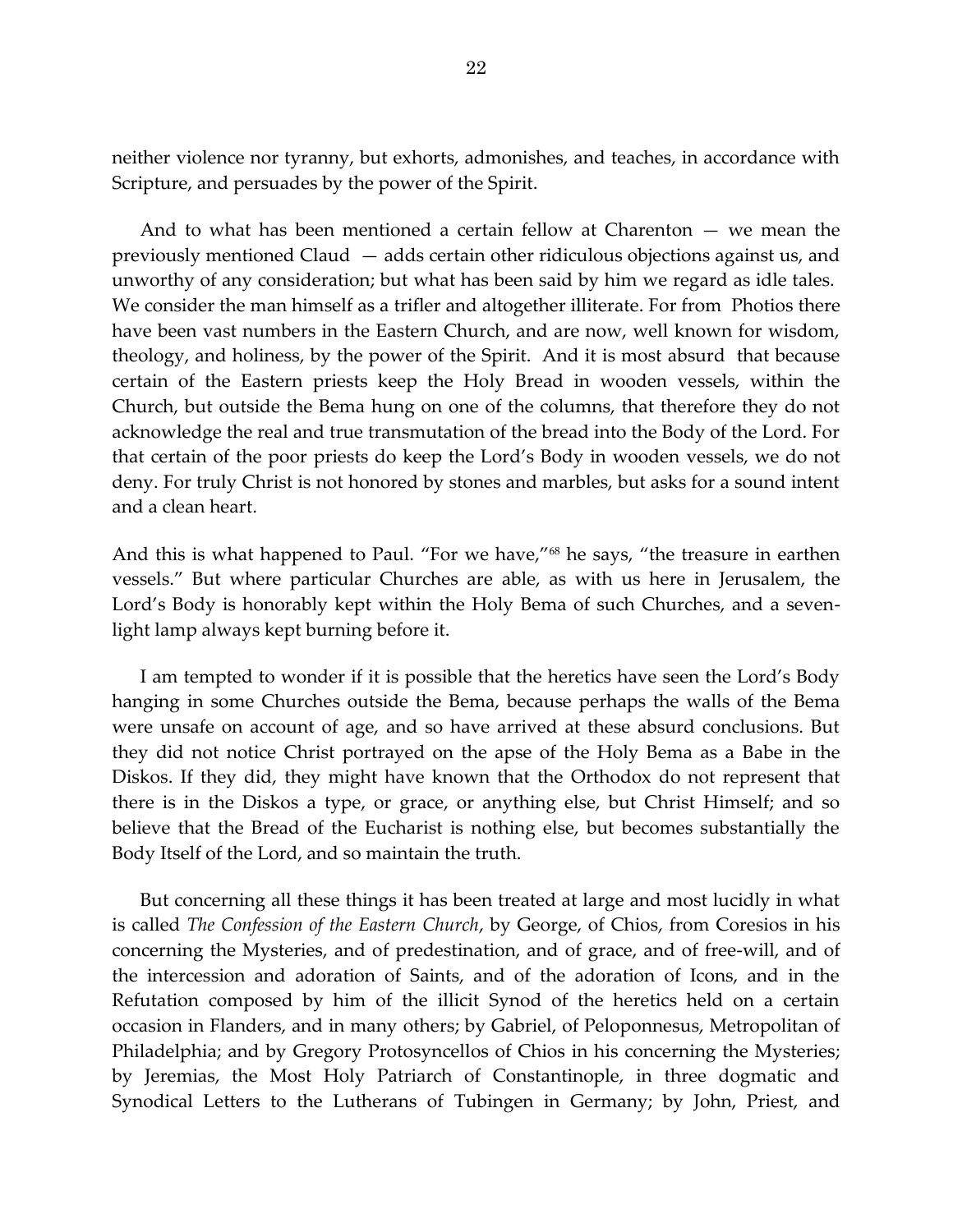Economos of Constantinople, surnamed Nathaniel; by Meletios Syrigus, of Crete, in the Orthodox Refutation composed by him of the Chapters and Questions of the said Cyril Loukaris; by Theophanes, Patriarch of Jerusalem, in his dogmatic *Epistle to the Lithuanians*, and in innumerable others. And before these it has been spoken most excellently of these matters by Symeon, of Thessalonica, and before him by all the Fathers, and by the Ecumenical Synods, by ecclesiastical historians too; and even by writers of secular history under the Christian Autocrats of Rome, have these matters been mentioned incidentally; by all of whom, without any controversy, the aforesaid were received from the Apostles; whose traditions, whether by writing, or by word, have through the Fathers descended until us. Further, the argument derived from the heretics also confirms what has been said. For the Nestorians after the year of Salvation, 428, the Armenians too, and the Copts, and the Syrians, and further even the Ethiopians, who dwell at the Equator, and beyond this towards the tropics of Capricorn, whom those that are there commonly call Campesii, after the year of the Incarnation broke away from the Orthodox Catholic Church; and each of these hath as peculiar only its heresy, as all know from the Acts of the Ecumenical Synods. Although concerning the purpose and number of the Sacred Mysteries, and everything that has been said above — except their own particular heresy, as has been noted — they entirely believe with the Orthodox Catholic Church. As we see with our own eyes every hour, and learn by experience and conversation, here in the Holy City of Jerusalem in which there either dwell or are continually staying temporarily, vast numbers of them are as well learned, such as they have, as are illiterate.

 Let, therefore, idle speech and innovating heretics keep silence, and not try against us cunningly to bolster up falsehood as all apostates and heretics have ever done, by stealing some sentences from the Scriptures and the Fathers. Let them say this one thing only, that in contriving excuses $69$  for sins they have chosen to speak wickedness against God,<sup>70</sup> and blasphemies against the Saints.

#### **EPILOGUE**

 Let it be sufficient for the reputation of the falsehoods of the adversaries, which they have devised against the Eastern Church, that they allege in support of their falsehoods the incoherent and impious Chapters of the said Cyril Loukaris. And let it be for a sign not to be contradicted<sup>71</sup> that those heretics have unjustly made maliciously false statements against us, as though they spoke the truth. But let it be for a sign to be believed, that is for reformation of their innovations and for their return to the Orthodox Catholic and Apostolic Church, in which their forefathers also were of old, and assisted at those Synods and contests against heretics, which these now reject and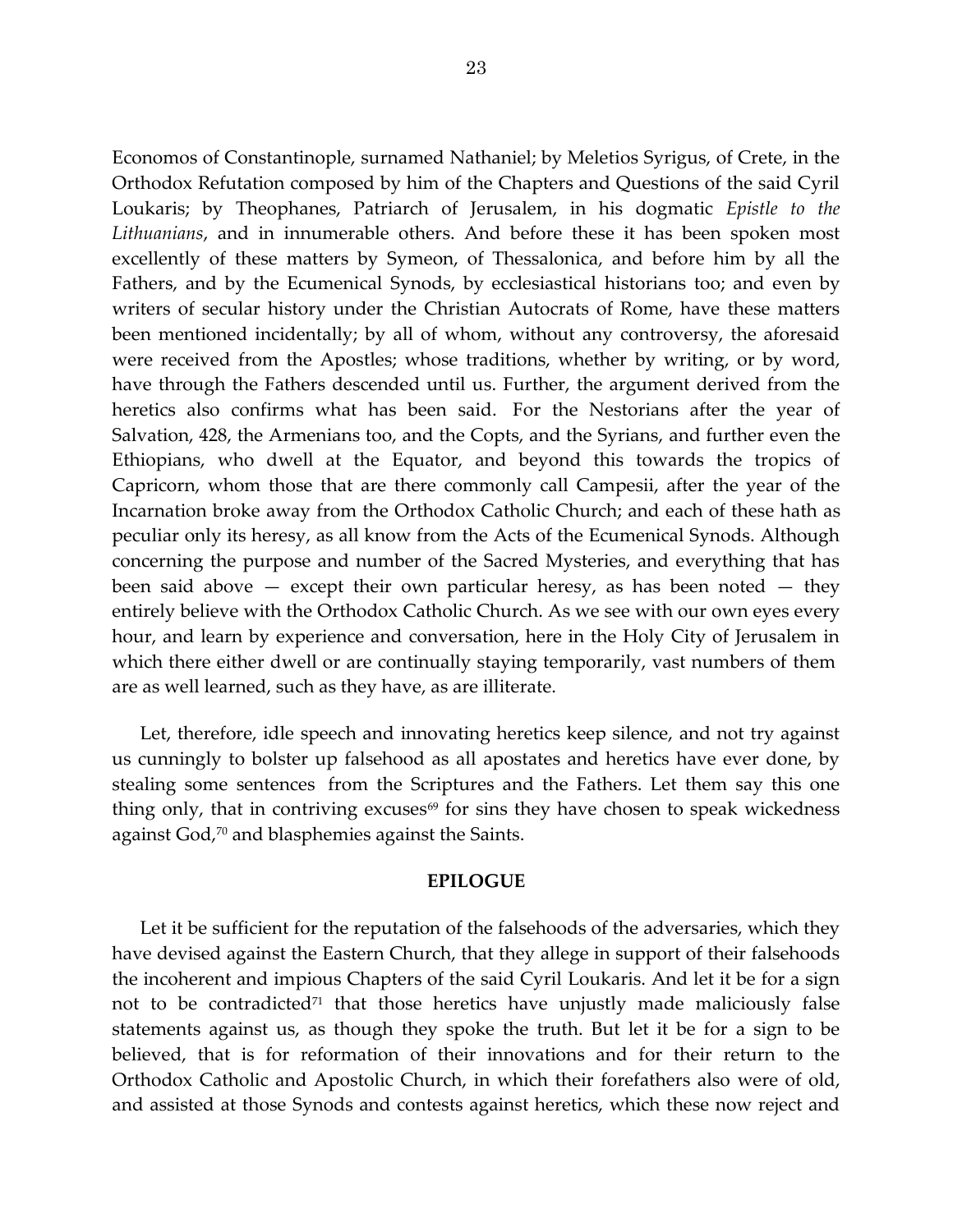revile. For it was unreasonable on their part, especially as they considered themselves to be wise, to have listened to men that were lovers of self and profane, and that spoke not from the Holy Spirit, but from the prince of lies, and to have forsaken the Holy, Catholic, and Apostolic Church, which God hath purchased with the Blood of His own Son,<sup>72</sup> and to have abandoned Her. For otherwise there will overtake those that have separated from the Church the pains that are reserved for heathens and publicans. But the Lord Who has ever protected Her against all enemies, will not neglect the Orthodox Catholic Church. To Him be glory and dominion unto the ages of the ages. Amen.

In the year of Salvation 1672, on the  $16<sup>th</sup>$  of the month of March, in the Holy City of Jerusalem:

I, DOSITHEOS, by the mercy of God, Patriarch of the Holy City of Jerusalem and of all Palestine, declare and confess this to be the Faith of the Eastern Church.

l

- <sup>2</sup> Ephesians 5:27
- <sup>3</sup> Psalm 25:5
- <sup>4</sup> I Timothy 2:4
- <sup>5</sup> James 1:13
- <sup>6</sup> Luke 15:7
- <sup>7</sup> Genesis 1:31
- <sup>8</sup> Romans 11:33
- <sup>9</sup> Philippians 2:7
- <sup>10</sup> I Corinthians 15:3,4
- <sup>11</sup> James 5:16
- <sup>12</sup> Psalm 94:7
- <sup>13</sup> Hebrews 2:10; 12:2

<sup>&</sup>lt;sup>1</sup> I Timothy 3:15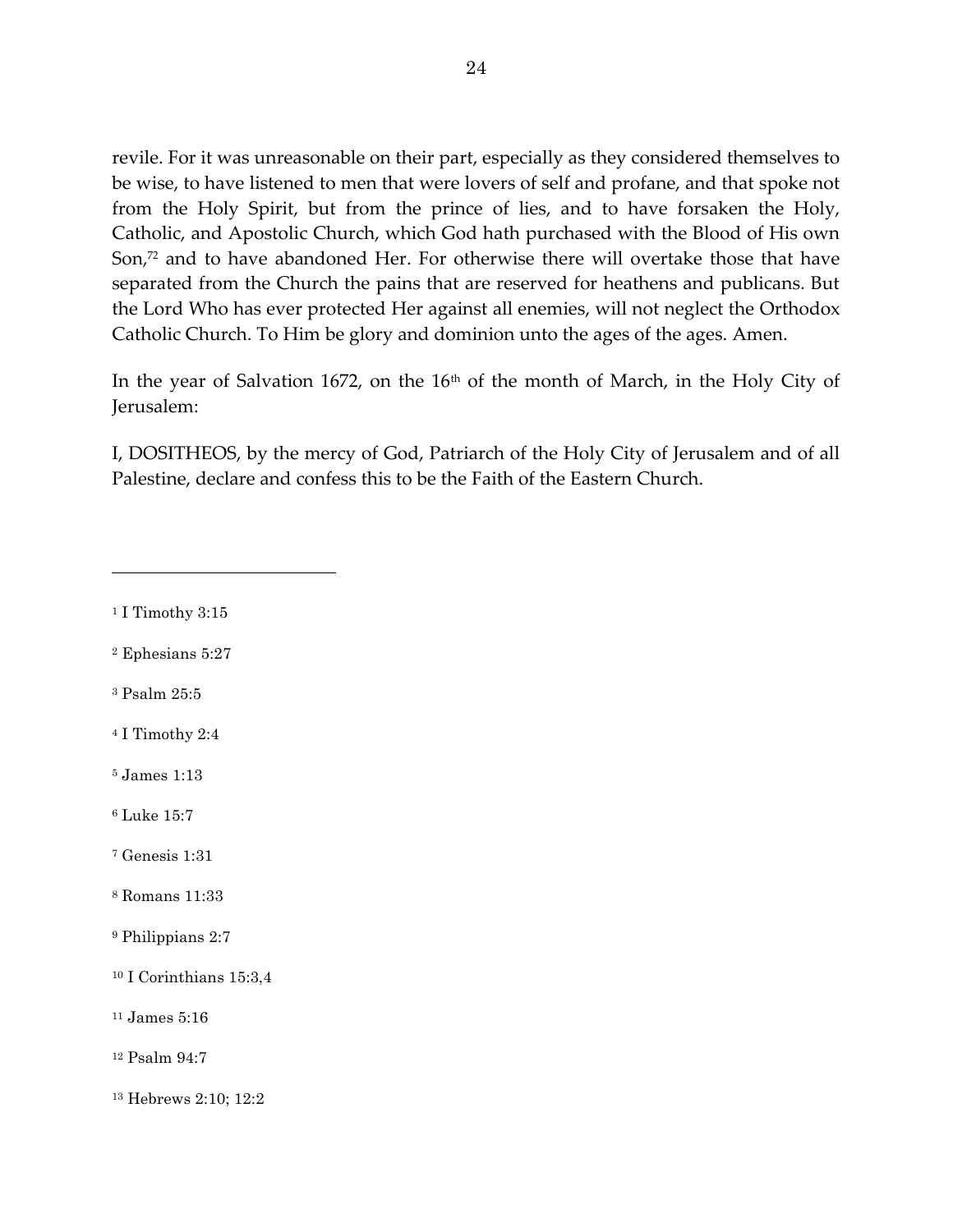Hebrews 12:23

 $\overline{a}$ 

Ephesians 2:21

 $^{16}$  I Timothy  $2{:}4$ 

 $^{\scriptstyle 17}$  Matthew 16:19

 $^{\rm 18}$  Matthew 18:17

John 10:11

 $^{\rm 20}$  John 25:26

 $^{\rm 21}$  John 26:13

II Corinthians 5:10

Matthew 5:46; Luke 6:32

 $^{\rm 24}$  Matthew  $28.19$ 

Mark 16:16

Luke 24:49

Luke 22:19

Matthew 18:18

Matthew 26:26; Mark 14:22; Luke 22:19

Matthew 26:27; Mark 14:24; Luke 22:20

John 6:53

Matthew 19:6

Ephesians 5:32

John 20:23

Luke 13:3,5

Mark 6:13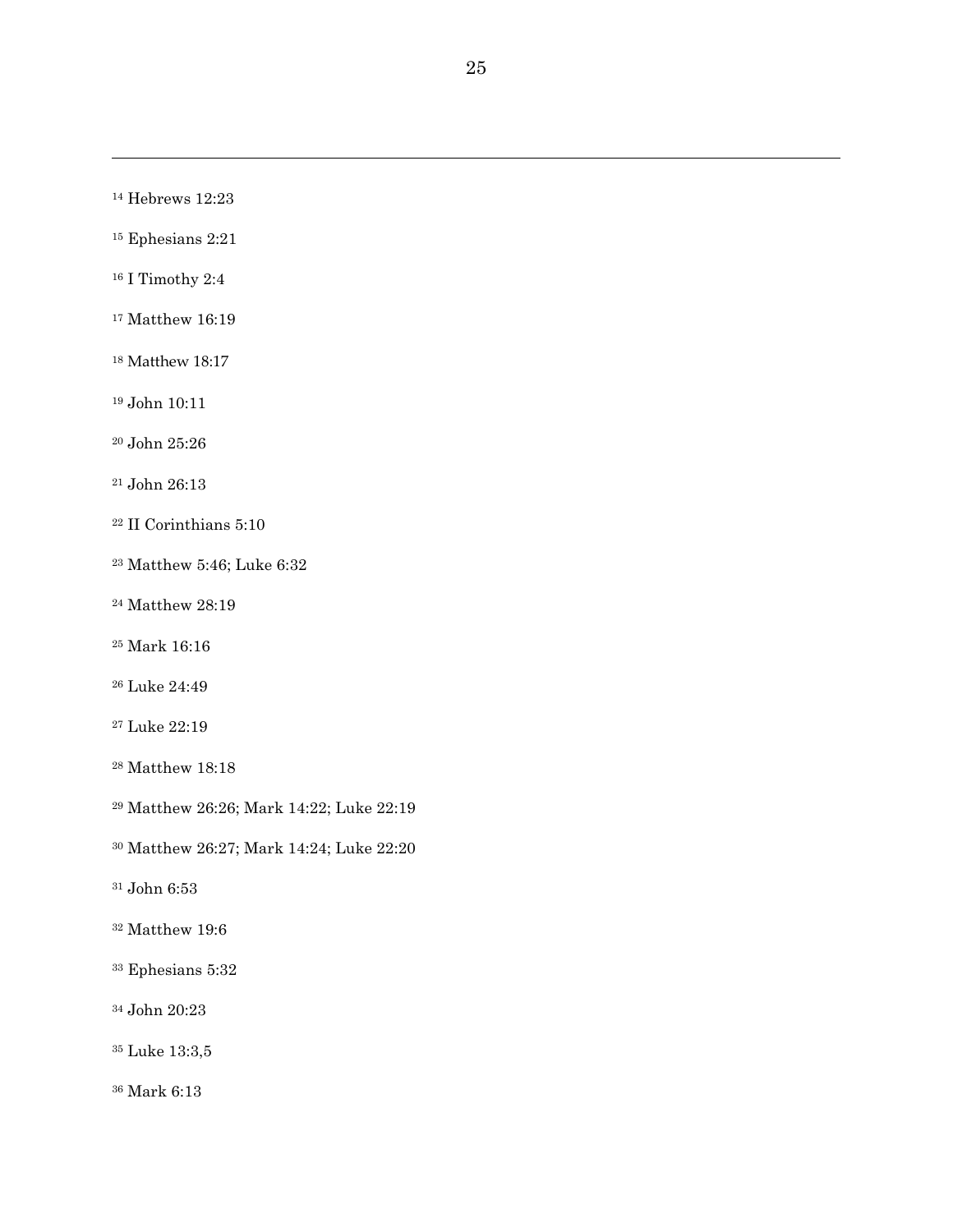<sup>37</sup> James 5:14

 $\overline{a}$ 

<sup>38</sup> I Corinthians 11:26, 28, 29

 $\rm^{39}$  John  $\rm{3:5}$ 

 $^{\rm 40}$  Matthew 19:12

<sup>41</sup> Acts 8:12; 16:33

 $^{\rm 42}$  Matthew  $3.11$ 

<sup>43</sup> Hebrews 6:4

 $\rm ^{44}$  Titus  $3.5$ 

<sup>45</sup> Colossians 3:9

 $\rm ^{46}$  Galatians  $3:27$ 

<sup>47</sup> Romans 5:19

<sup>48</sup> Matthew 26:26

 $^{\rm 49}$  Matthew  $26:28$ 

 $\rm ^{50}$  John 6:51

<sup>51</sup> II Timothy 3:16

<sup>52</sup> Romans 10:10

<sup>53</sup> John 5:39

 $\rm ^{54}$ I Corinthians $13:28$ 

<sup>55</sup> II Peter 3:16

 $^{56}$  Exodus 20:4,5; Deuteronomy  $5.8,9$ 

<sup>57</sup> Exodus 25:18

<sup>58</sup> I Kings 7:29

<sup>59</sup> Exodus 20:4